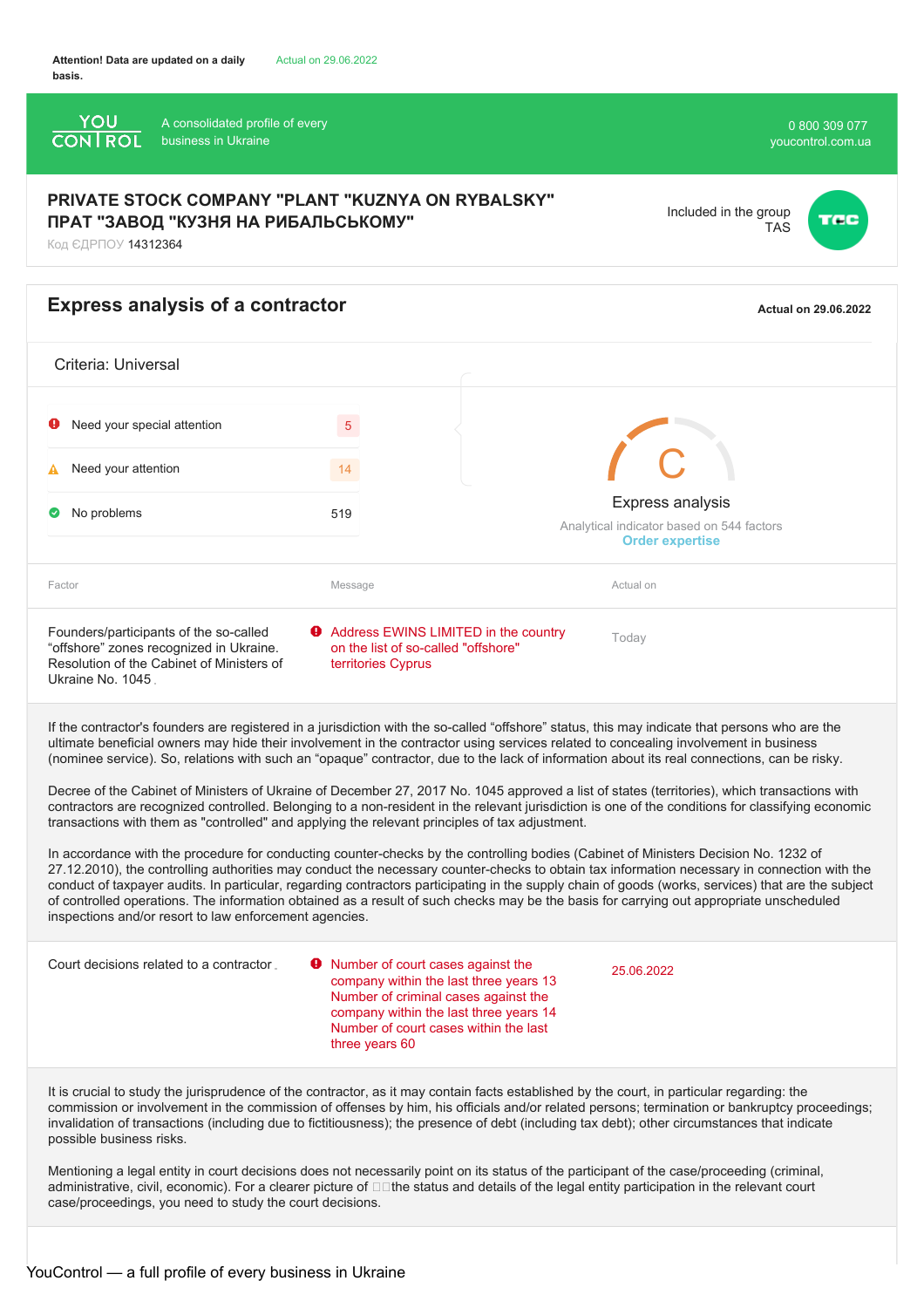| Factor                                                                   | Message                                                                                                                                                                                                                                                                                                                                                                                                                                                                                                                                                                                                                                                                                                                                                                                                                              | Actual on |
|--------------------------------------------------------------------------|--------------------------------------------------------------------------------------------------------------------------------------------------------------------------------------------------------------------------------------------------------------------------------------------------------------------------------------------------------------------------------------------------------------------------------------------------------------------------------------------------------------------------------------------------------------------------------------------------------------------------------------------------------------------------------------------------------------------------------------------------------------------------------------------------------------------------------------|-----------|
| Tax debt.                                                                | The tax payer has 30 616 386UAH in tax<br>O.<br>debt as of 01.01.2022                                                                                                                                                                                                                                                                                                                                                                                                                                                                                                                                                                                                                                                                                                                                                                | Today     |
|                                                                          | Tax debt - the amount of a co-ordinated monetary obligation (including penalties at their disposal), but not paid by the taxpayer in due time,<br>as well as a penalty calculated on the amount of such a monetary obligation (paragraph 14.1.175 of the Tax Code of Ukraine). According to<br>Article 191 of the PC of Ukraine, income and tax bodies repay the tax debt, organize work and control the use of seizure of property of the<br>taxpayer who has a tax debt and / or stop the expense transactions on his accounts with the bank. Thus, the tax debt confirms the existence<br>of temporary or permanent problems with the solvency of the counterparty, as well as its financial strength in general.                                                                                                                 |           |
| Connection with a dissolved entity.                                      | <b>9</b> The counterparty has a connection with<br>a dissolved entity. Quantity of<br>connections: 20<br>Имеется связь контрагента с<br>ликвидированным юридическим<br>лицом. Количество связей: 20                                                                                                                                                                                                                                                                                                                                                                                                                                                                                                                                                                                                                                  | Today     |
| repercussions.                                                           | Partnership with a counterparty related to a liquidated entity (have a common top executive and/or members with decisive influence) needs<br>due care, as it is likely that such counterparty's business model may be not working either, consequently leading to negative financial                                                                                                                                                                                                                                                                                                                                                                                                                                                                                                                                                 |           |
| Connection with a company pending<br>termination.                        | <b>O</b> The counterparty has a connection with<br>a company pending termination. Quantity<br>of connections: 7                                                                                                                                                                                                                                                                                                                                                                                                                                                                                                                                                                                                                                                                                                                      | Today     |
| repercussions.                                                           | Partnership with a counterparty related to a terminated entity (have a common top executive and/or members with decisive influence) needs<br>due care, as it is likely that such counterparty's business model may be not working either, consequently leading to negative financial                                                                                                                                                                                                                                                                                                                                                                                                                                                                                                                                                 |           |
| The counterparty occurs in the media.                                    | A Controversial information about the<br>counterparty revealed in the public<br>media                                                                                                                                                                                                                                                                                                                                                                                                                                                                                                                                                                                                                                                                                                                                                | Today     |
|                                                                          | A means of checking the counterparty's business reputation is analysis of the counterparty-related information in the media. It is not<br>uncommon to find negative publications about a company and/or associated persons. Such news should be taken into account when<br>deciding to cooperate with the counterparty. According to the National Bank regulations, obtaining additional information about the client by<br>searching information about them in open sources, such as official sources, public registers, and reputable publications' websites is a KYC<br>measure (Resolution No.65 of the Board of the National Bank of Ukraine of 19 May 2020). Presence of negative information about the<br>counterparty in the public media needs due care, as it may indicate negative reputational effects of a partnership. |           |
| Wide range of registered types of<br>economic activities.                | A Total number of types of economic<br>activities is 13                                                                                                                                                                                                                                                                                                                                                                                                                                                                                                                                                                                                                                                                                                                                                                              | Today     |
| achieving real business results and may be a sign of its fictitiousness. | Only declaring types of economic activities that are too generic and not industry specific may indicate that the company doesn't aim at                                                                                                                                                                                                                                                                                                                                                                                                                                                                                                                                                                                                                                                                                              |           |
| Court enforcement action.                                                | $\triangle$ There company has 14 enforcement<br>proceedings against it                                                                                                                                                                                                                                                                                                                                                                                                                                                                                                                                                                                                                                                                                                                                                               | Today     |
|                                                                          | The vast majority of enforcement proceedings against business entities concern the collection, collection of cash and / or other property. The<br>collection of executive documents primarily refers to the debtor's funds in UAH and foreign currency, other values, including funds on<br>accounts and deposits in banks and other lending organizations, on securities accounts with securities depositaries. Such a situation can<br>considerably complicate / disable business relations with the counterparty, cause financial losses and destabilize the business.                                                                                                                                                                                                                                                            |           |
| Connection to a national public figure.                                  | $\triangle$ The company is connected to a national<br>public figure                                                                                                                                                                                                                                                                                                                                                                                                                                                                                                                                                                                                                                                                                                                                                                  | Today     |
|                                                                          |                                                                                                                                                                                                                                                                                                                                                                                                                                                                                                                                                                                                                                                                                                                                                                                                                                      |           |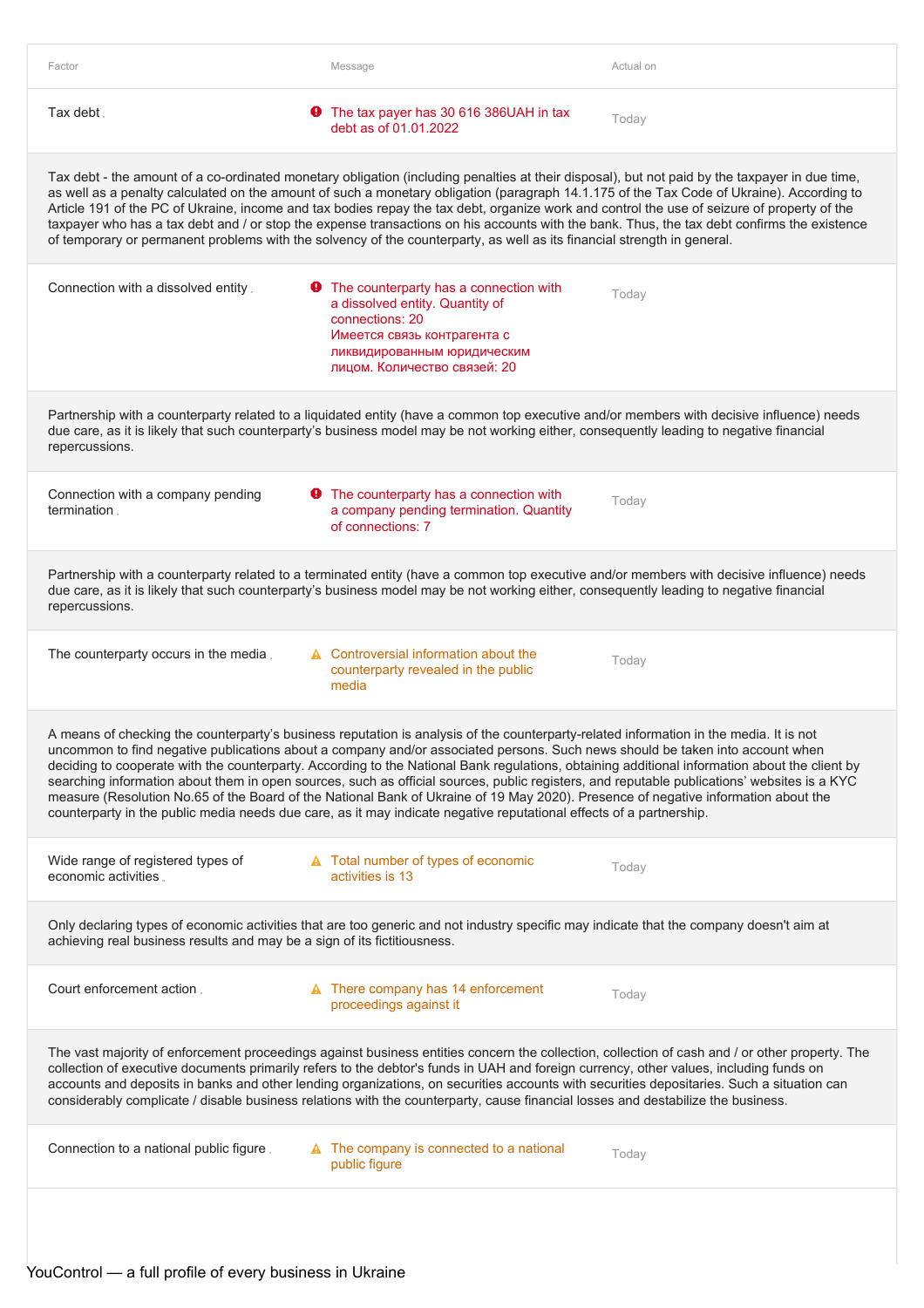Today

The head/founder (participant)/ultimate beneficial owner of a legal entity is a person connected to a national public figure. Connected are those who jointly or are agreed to carry out economic activities, including jointly or are agreed to influence the economic activities of the enterprise. In particular, connected individuals are family members (persons who are married, as well as their children, including adults, parents, persons under guardianship and custody, other persons who live together, share common life, have mutual rights and obligations (except for persons whose mutual rights and obligations are not family-like), including persons who live together but are not married).

National public figures are persons in a particularly responsible position related to the possibility of conflicts of interest and influence (including illegal) and in the sphere of economic activity. Considering that the scale of their influence and the consequences of conflicts of interest are significantly greater compared to other entities, the economic activities to which such persons are involved (in particular, financial transactions) should be carefully monitored.

Information on criminal proceedings for crimes against the foundations of Ukraine's national security (under Article 109 of the Penal Code of Ukraine)

**A** There are criminal proceedings for crimes against the foundations of Ukraine's national security (under Article 109 of the Penal Code of Ukraine)

| Form of legal<br>proceedings | Дата першого<br>документа по<br>справі | Дата останнього<br>документа по<br>справі | Nº Case       |
|------------------------------|----------------------------------------|-------------------------------------------|---------------|
| Form of legal                | Дата першого                           | Дата останнього                           | Nº Case       |
| proceedings                  | документа по<br>справі                 | документа по<br>справі                    | 757/49472/19- |
| Criminal                     |                                        |                                           | к             |
|                              | 19.11.2019                             | 19.11.2019                                |               |

When making decisions to establish, change or terminate relations with a particular business entity, it is extremely important to study legal proceedings connected.

Among the criteria for identifying clients, financial transactions in favor of which contain signs of fictitiousness (recommendations of the National Bank of Ukraine dated 26.05.2017 No. 25-0008/37888, dated 21.02.2018 No. 25-0008/10705), the presence of a relation to the client and/or their managers/representatives/owners of criminal proceedings for the investigation of crimes in the sphere of economic activity, obtained from the Unified State Register of court decisions is defined.

Therefore, to identify possible risks, the analysis of court decisions on criminal proceedings for economic crimes is of paramount importance.

| Information on criminal proceedings for<br>crimes against property (under Article<br>191 of the Penal Code of Ukraine). | $\triangle$ There are criminal proceedings for<br>crimes against property (under Article<br>191 of the Penal Code of Ukraine) |                                                      | Today                                                   |                               |
|-------------------------------------------------------------------------------------------------------------------------|-------------------------------------------------------------------------------------------------------------------------------|------------------------------------------------------|---------------------------------------------------------|-------------------------------|
|                                                                                                                         | Form of legal<br>proceedings                                                                                                  | Дата першого<br>документа по<br>справі               | Дата останнього<br>документа по<br>справі               | Nº Case                       |
|                                                                                                                         | Form of legal<br>proceedings<br>Criminal                                                                                      | Дата першого<br>документа по<br>справі<br>10.11.2020 | Дата останнього<br>документа по<br>справі<br>10.11.2020 | Nº Case<br>757/48996/20-<br>К |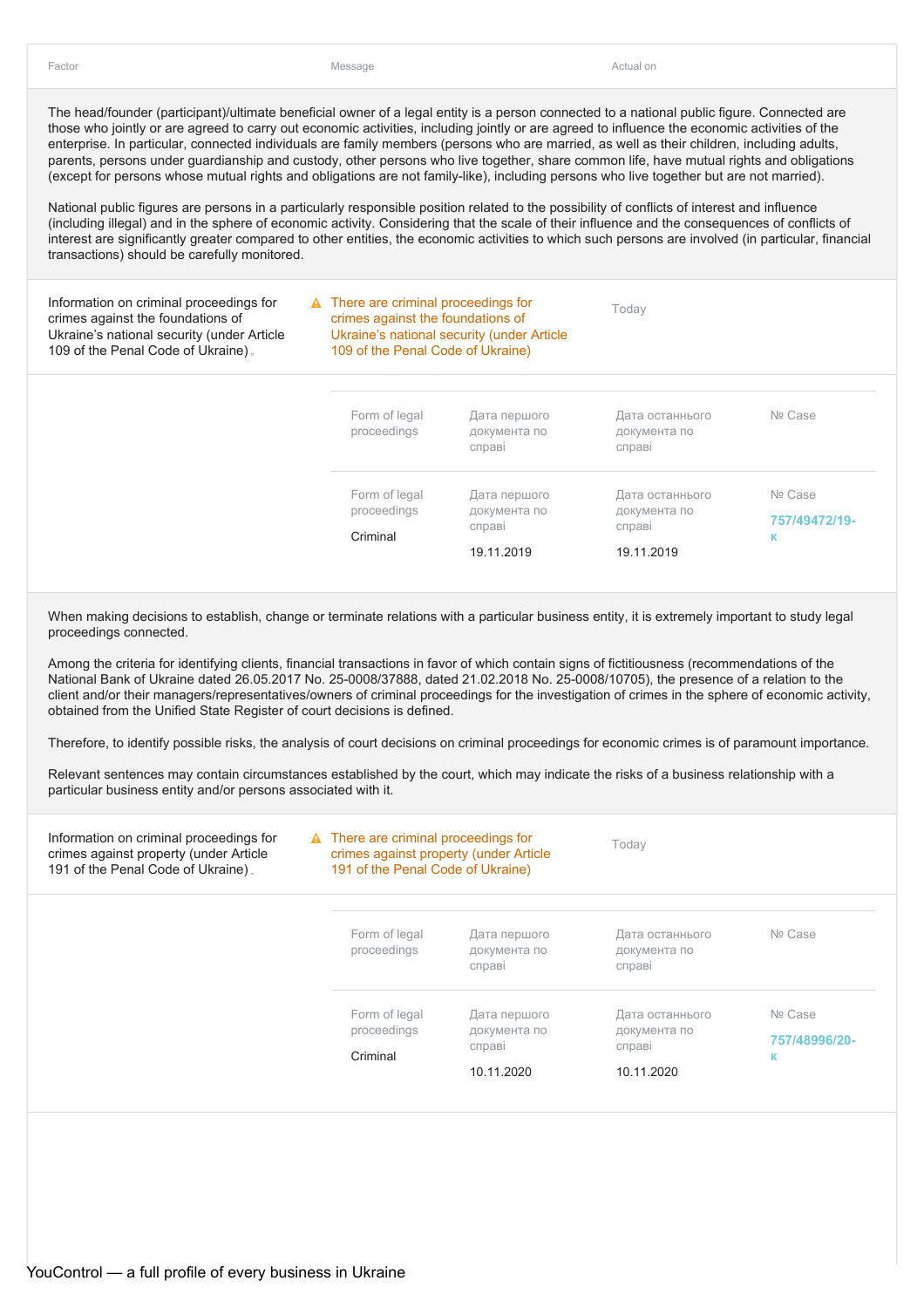Among the criteria for identifying clients, financial transactions in favor of which contain signs of fictitiousness (recommendations of the National Bank of Ukraine dated 26.05.2017 No. 25-0008/37888, dated 21.02.2018 No. 25-0008/10705), the presence of a relation to the client and/or their managers/representatives/owners of criminal proceedings for the investigation of crimes in the sphere of economic activity, obtained from the Unified State Register of court decisions is defined.

Therefore, to identify possible risks, the analysis of court decisions on criminal proceedings for economic crimes is of paramount importance.

Relevant sentences may contain circumstances established by the court, which may indicate the risks of a business relationship with a particular business entity and/or persons associated with it.

| Information on criminal proceedings for<br>economic crimes (under Article 209 of<br>the Criminal Code of Ukraine). |                              | $\triangle$ There are criminal proceedings for<br>business crimes (under Article 209 of the<br>Penal Code of Ukraine) |                                           | Today                    |  |
|--------------------------------------------------------------------------------------------------------------------|------------------------------|-----------------------------------------------------------------------------------------------------------------------|-------------------------------------------|--------------------------|--|
|                                                                                                                    | Form of legal<br>proceedings | Дата першого<br>документа по<br>справі                                                                                | Дата останнього<br>документа по<br>справі | Nº Case                  |  |
|                                                                                                                    | Form of legal<br>proceedings | Дата першого<br>документа по                                                                                          | Дата останнього<br>документа по           | Nº Case<br>757/49472/19- |  |
|                                                                                                                    | Criminal                     | справі<br>19.11.2019                                                                                                  | справі<br>19.11.2019                      | к                        |  |

When making decisions to establish, change or terminate relations with a particular business entity, it is extremely important to study legal proceedings connected.

Among the criteria for identifying clients, financial transactions in favor of which contain signs of fictitiousness (recommendations of the National Bank of Ukraine dated 26.05.2017 No. 25-0008/37888, dated 21.02.2018 No. 25-0008/10705), the presence of a relation to the client and/or their managers/representatives/owners of criminal proceedings for the investigation of crimes in the sphere of economic activity, obtained from the Unified State Register of court decisions is defined.

Therefore, to identify possible risks, the analysis of court decisions on criminal proceedings for economic crimes is of paramount importance.

| Information on criminal proceedings for<br>economic crimes (under Article 212 of<br>the Criminal Code of Ukraine). |                              | $\triangle$ There are criminal proceedings for<br>business crimes (under Article 212 of the<br>Penal Code of Ukraine) |                                           | Today                    |  |  |
|--------------------------------------------------------------------------------------------------------------------|------------------------------|-----------------------------------------------------------------------------------------------------------------------|-------------------------------------------|--------------------------|--|--|
|                                                                                                                    | Form of legal<br>proceedings | Дата першого<br>документа по<br>справі                                                                                | Дата останнього<br>документа по<br>справі | Nº Case                  |  |  |
|                                                                                                                    | Form of legal<br>proceedings | Дата першого<br>документа по<br>справі                                                                                | Дата останнього<br>документа по<br>справі | Nº Case<br>757/49472/19- |  |  |
|                                                                                                                    | Criminal                     | 19.11.2019                                                                                                            | 19.11.2019                                | к                        |  |  |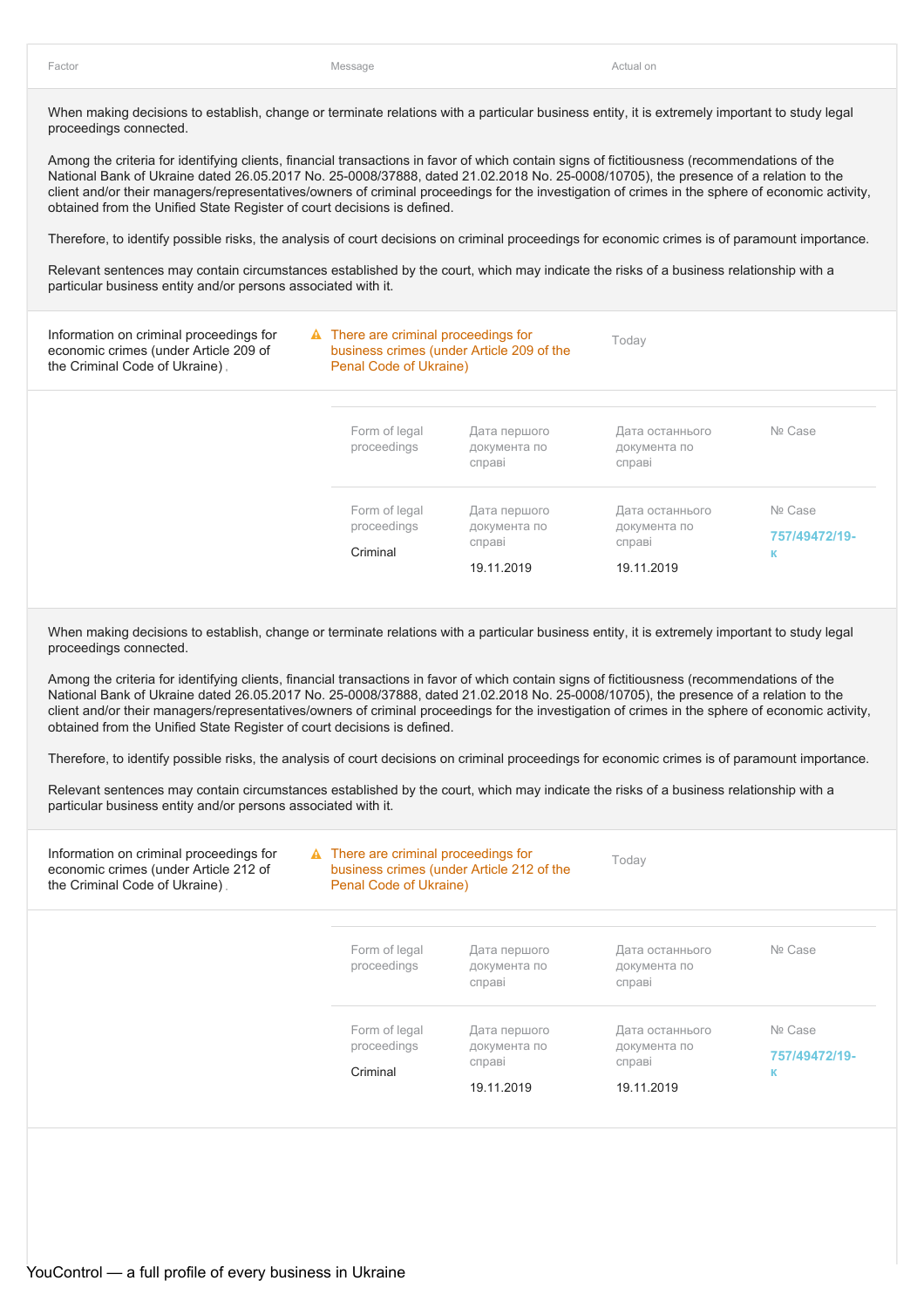Among the criteria for identifying clients, financial transactions in favor of which contain signs of fictitiousness (recommendations of the National Bank of Ukraine dated 26.05.2017 No. 25-0008/37888, dated 21.02.2018 No. 25-0008/10705), the presence of a relation to the client and/or their managers/representatives/owners of criminal proceedings for the investigation of crimes in the sphere of economic activity, obtained from the Unified State Register of court decisions is defined.

Therefore, to identify possible risks, the analysis of court decisions on criminal proceedings for economic crimes is of paramount importance.

Relevant sentences may contain circumstances established by the court, which may indicate the risks of a business relationship with a particular business entity and/or persons associated with it.

| Information on criminal proceedings for<br>crimes against industrial safety (under<br>Article 272 of the Penal Code of Ukraine) | $\triangle$ There are criminal proceedings for<br>crimes against industrial safety (under | Article 272 of the Penal Code of Ukraine)            | Today                                                   |                         |
|---------------------------------------------------------------------------------------------------------------------------------|-------------------------------------------------------------------------------------------|------------------------------------------------------|---------------------------------------------------------|-------------------------|
|                                                                                                                                 | Form of legal<br>proceedings                                                              | Дата першого<br>документа по<br>справі               | Дата останнього<br>документа по<br>справі               | Nº Case                 |
|                                                                                                                                 | Form of legal<br>proceedings<br>Criminal                                                  | Дата першого<br>документа по<br>справі<br>12.11.2019 | Дата останнього<br>документа по<br>справі<br>12.11.2019 | Nº Case<br>758/14345/19 |

When making decisions to establish, change or terminate relations with a particular business entity, it is extremely important to study legal proceedings connected.

Among the criteria for identifying clients, financial transactions in favor of which contain signs of fictitiousness (recommendations of the National Bank of Ukraine dated 26.05.2017 No. 25-0008/37888, dated 21.02.2018 No. 25-0008/10705), the presence of a relation to the client and/or their managers/representatives/owners of criminal proceedings for the investigation of crimes in the sphere of economic activity, obtained from the Unified State Register of court decisions is defined.

Therefore, to identify possible risks, the analysis of court decisions on criminal proceedings for economic crimes is of paramount importance.

| Information on criminal proceedings for<br>crimes in the field of official and<br>professional activity related to provision<br>of public services (under Article 366 of<br>the Penal Code of Ukraine). |                                          | $\triangle$ There are criminal proceedings for<br>crimes in the field of official and<br>professional activity related to provision<br>of public services (under Article 366 of<br>the Penal Code of Ukraine) |                                                         |                               |
|---------------------------------------------------------------------------------------------------------------------------------------------------------------------------------------------------------|------------------------------------------|---------------------------------------------------------------------------------------------------------------------------------------------------------------------------------------------------------------|---------------------------------------------------------|-------------------------------|
|                                                                                                                                                                                                         | Form of legal<br>proceedings             | Дата першого<br>документа по<br>справі                                                                                                                                                                        | Дата останнього<br>документа по<br>справі               | Nº Case                       |
|                                                                                                                                                                                                         | Form of legal<br>proceedings<br>Criminal | Дата першого<br>документа по<br>справі<br>19.11.2019                                                                                                                                                          | Дата останнього<br>документа по<br>справі<br>19.11.2019 | Nº Case<br>757/49472/19-<br>к |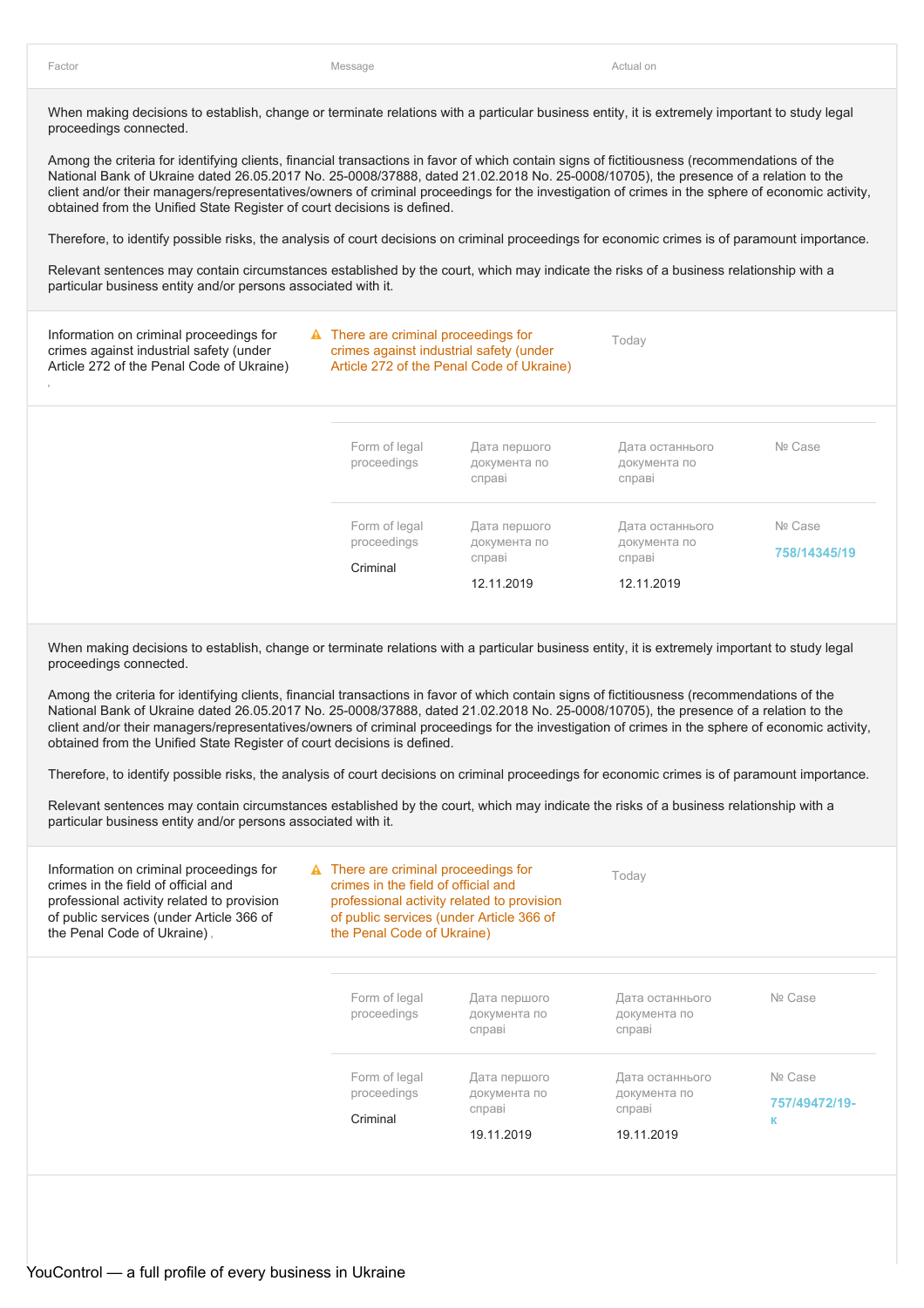Among the criteria for identifying clients, financial transactions in favor of which contain signs of fictitiousness (recommendations of the National Bank of Ukraine dated 26.05.2017 No. 25-0008/37888, dated 21.02.2018 No. 25-0008/10705), the presence of a relation to the client and/or their managers/representatives/owners of criminal proceedings for the investigation of crimes in the sphere of economic activity, obtained from the Unified State Register of court decisions is defined.

Therefore, to identify possible risks, the analysis of court decisions on criminal proceedings for economic crimes is of paramount importance.

Relevant sentences may contain circumstances established by the court, which may indicate the risks of a business relationship with a particular business entity and/or persons associated with it.

| Information on criminal proceedings for<br>crimes against justice (under Article 382<br>of the Penal Code of Ukraine). |                                          | $\triangle$ There are criminal proceedings for<br>crimes against justice (under Article 382<br>of the Penal Code of Ukraine) |                                                         |                               |
|------------------------------------------------------------------------------------------------------------------------|------------------------------------------|------------------------------------------------------------------------------------------------------------------------------|---------------------------------------------------------|-------------------------------|
|                                                                                                                        | Form of legal<br>proceedings             | Дата першого<br>документа по<br>справі                                                                                       | Дата останнього<br>документа по<br>справі               | Nº Case                       |
|                                                                                                                        | Form of legal<br>proceedings<br>Criminal | Дата першого<br>документа по<br>справі<br>19.11.2019                                                                         | Дата останнього<br>документа по<br>справі<br>19.11.2019 | Nº Case<br>757/49472/19-<br>к |

When making decisions to establish, change or terminate relations with a particular business entity, it is extremely important to study legal proceedings connected.

Among the criteria for identifying clients, financial transactions in favor of which contain signs of fictitiousness (recommendations of the National Bank of Ukraine dated 26.05.2017 No. 25-0008/37888, dated 21.02.2018 No. 25-0008/10705), the presence of a relation to the client and/or their managers/representatives/owners of criminal proceedings for the investigation of crimes in the sphere of economic activity, obtained from the Unified State Register of court decisions is defined.

Therefore, to identify possible risks, the analysis of court decisions on criminal proceedings for economic crimes is of paramount importance.

| Information on criminal proceedings for<br>crimes against the established procedure<br>for military service (war crimes) (under<br>Article 425 of the Penal Code of Ukraine) |          | $\triangle$ There are criminal proceedings for<br>crimes against the established<br>procedure for military service (war<br>crimes) (under Article 425 of the Penal<br>Code of Ukraine) |                                        | Today                                     |                               |
|------------------------------------------------------------------------------------------------------------------------------------------------------------------------------|----------|----------------------------------------------------------------------------------------------------------------------------------------------------------------------------------------|----------------------------------------|-------------------------------------------|-------------------------------|
|                                                                                                                                                                              |          | Form of legal<br>proceedings                                                                                                                                                           | Дата першого<br>документа по<br>справі | Дата останнього<br>документа по<br>справі | Nº Case                       |
|                                                                                                                                                                              | Criminal | Form of legal<br>proceedings                                                                                                                                                           | Дата першого<br>документа по<br>справі | Дата останнього<br>документа по<br>справі | Nº Case<br>757/45823/21-<br>к |
|                                                                                                                                                                              |          |                                                                                                                                                                                        | 31.08.2021                             | 21.09.2021                                |                               |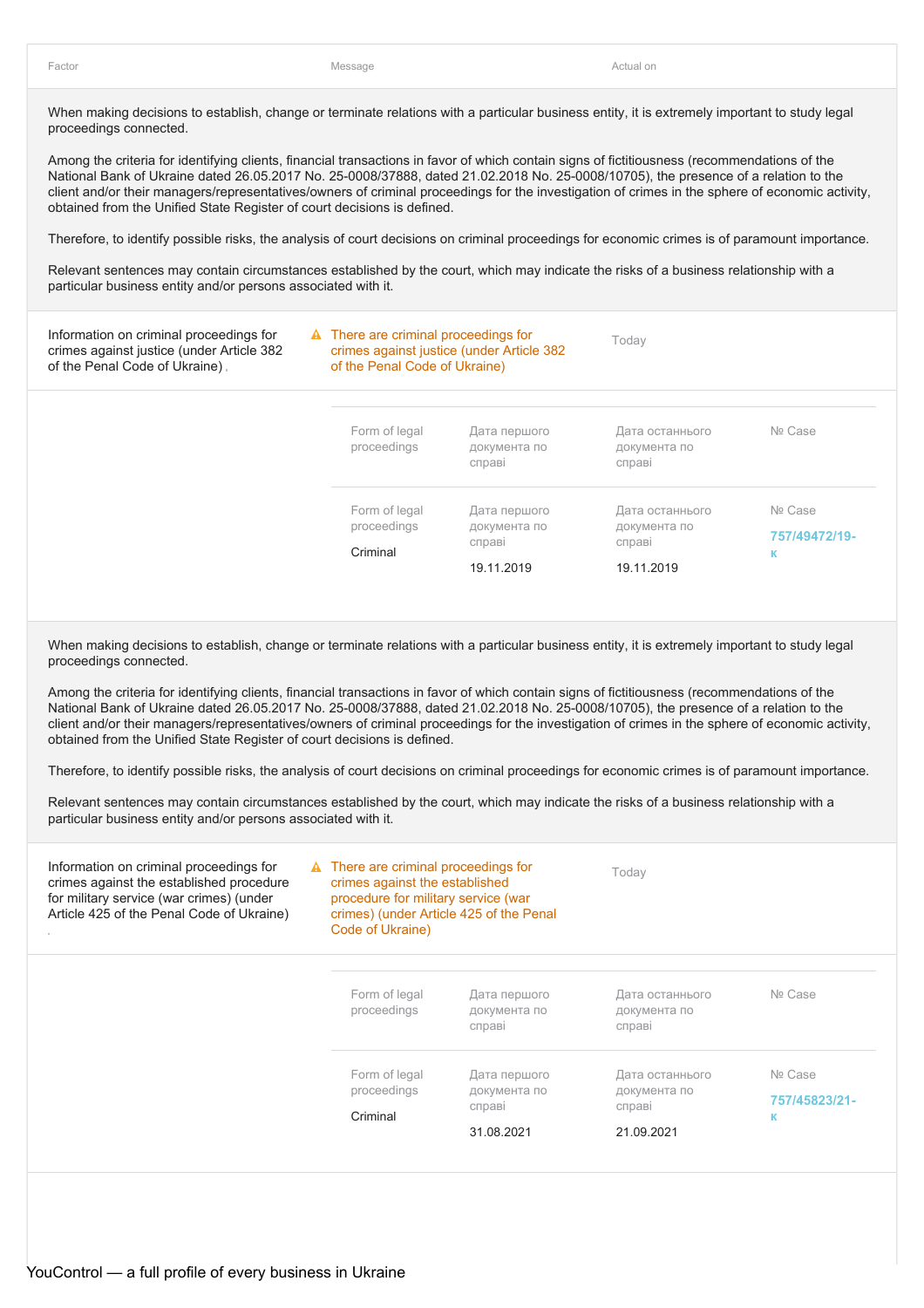Among the criteria for identifying clients, financial transactions in favor of which contain signs of fictitiousness (recommendations of the National Bank of Ukraine dated 26.05.2017 No. 25-0008/37888, dated 21.02.2018 No. 25-0008/10705), the presence of a relation to the client and/or their managers/representatives/owners of criminal proceedings for the investigation of crimes in the sphere of economic activity, obtained from the Unified State Register of court decisions is defined.

Therefore, to identify possible risks, the analysis of court decisions on criminal proceedings for economic crimes is of paramount importance.

Relevant sentences may contain circumstances established by the court, which may indicate the risks of a business relationship with a particular business entity and/or persons associated with it.

| Information on criminal proceedings for<br>crimes against the established procedure<br>for military service (war crimes) (under<br>Article 426-1 of the Penal Code of<br>Ukraine). |          | A There are criminal proceedings for<br>crimes against the established<br>procedure for military service (war<br>crimes) (under Article 426-1 of the Penal<br>Code of Ukraine) |                                                      | Today                                                   |                               |  |
|------------------------------------------------------------------------------------------------------------------------------------------------------------------------------------|----------|--------------------------------------------------------------------------------------------------------------------------------------------------------------------------------|------------------------------------------------------|---------------------------------------------------------|-------------------------------|--|
|                                                                                                                                                                                    |          | Form of legal<br>proceedings                                                                                                                                                   | Дата першого<br>документа по<br>справі               | Дата останнього<br>документа по<br>справі               | Nº Case                       |  |
|                                                                                                                                                                                    | Criminal | Form of legal<br>proceedings                                                                                                                                                   | Дата першого<br>документа по<br>справі<br>31.08.2021 | Дата останнього<br>документа по<br>справі<br>21.09.2021 | Nº Case<br>757/45823/21-<br>к |  |

When making decisions to establish, change or terminate relations with a particular business entity, it is extremely important to study legal proceedings connected.

Among the criteria for identifying clients, financial transactions in favor of which contain signs of fictitiousness (recommendations of the National Bank of Ukraine dated 26.05.2017 No. 25-0008/37888, dated 21.02.2018 No. 25-0008/10705), the presence of a relation to the client and/or their managers/representatives/owners of criminal proceedings for the investigation of crimes in the sphere of economic activity, obtained from the Unified State Register of court decisions is defined.

Therefore, to identify possible risks, the analysis of court decisions on criminal proceedings for economic crimes is of paramount importance.

Relevant sentences may contain circumstances established by the court, which may indicate the risks of a business relationship with a particular business entity and/or persons associated with it.

Large number of CPV units.

**A** Participated in five or more CPV divisions and won against no more than five clients for the current year and two previous years

Today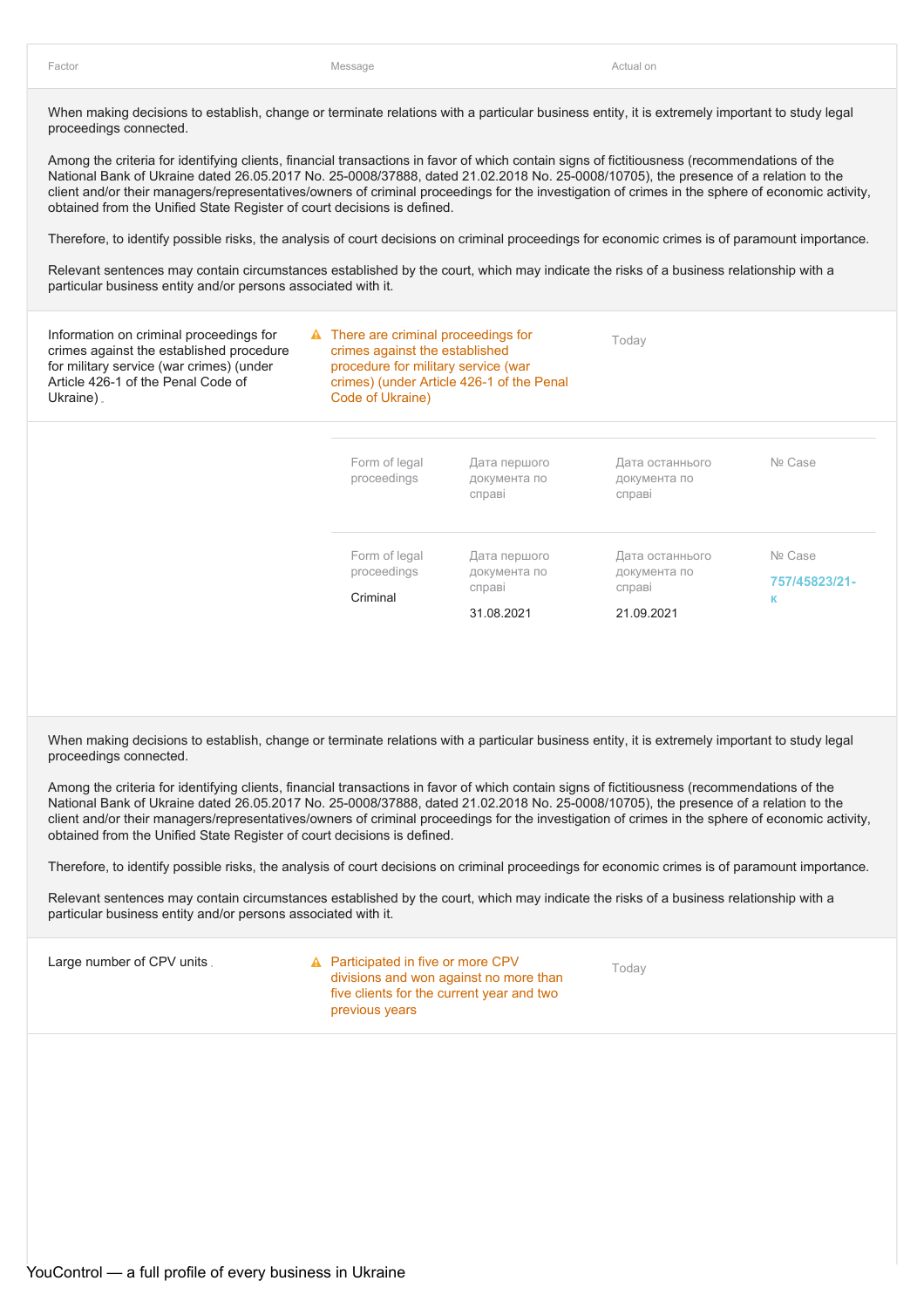Method of calculating the factor:

The factor is triggered if in the procurements announced in Prozorro for the current and two previous years: the company offered its goods / works / services in at least five sections of the CPV (DK 021: 2015); the company was recognized as the winner by no more than five customers.

Why you should pay attention to this:

A large number of CPV units may indicate that a bidder is a cover for other bidders (participates to simulate competition, participates in procurement for which it has no relevant experience or goods).

This may indicate that this member was created by individuals related to customers / a group of customers and supplies them with virtually all the goods they purchase.

A partnership with an unscrupulous counterparty can have negative financial consequences and therefore requires due diligence.

| Financial monitoring check by factors                                    |                                                                                                                                                                                                                                                                                                                                                                                                                                                                                                                                                                                                                                                                                                                                                                                                                                      |                     |
|--------------------------------------------------------------------------|--------------------------------------------------------------------------------------------------------------------------------------------------------------------------------------------------------------------------------------------------------------------------------------------------------------------------------------------------------------------------------------------------------------------------------------------------------------------------------------------------------------------------------------------------------------------------------------------------------------------------------------------------------------------------------------------------------------------------------------------------------------------------------------------------------------------------------------|---------------------|
| $\bullet$ "Need your special attention" $\,5\,$                          | <b>A</b> "Need your attention" 14                                                                                                                                                                                                                                                                                                                                                                                                                                                                                                                                                                                                                                                                                                                                                                                                    | • "No problems" 519 |
| Factor                                                                   | Message                                                                                                                                                                                                                                                                                                                                                                                                                                                                                                                                                                                                                                                                                                                                                                                                                              | Actual on           |
| <b>Signs of reputational risks</b>                                       |                                                                                                                                                                                                                                                                                                                                                                                                                                                                                                                                                                                                                                                                                                                                                                                                                                      |                     |
| The counterparty occurs in the media                                     | Controversial information about the counterparty revealed in the<br>public media                                                                                                                                                                                                                                                                                                                                                                                                                                                                                                                                                                                                                                                                                                                                                     | Today               |
|                                                                          | A means of checking the counterparty's business reputation is analysis of the counterparty-related information in the media. It is not<br>uncommon to find negative publications about a company and/or associated persons. Such news should be taken into account when<br>deciding to cooperate with the counterparty. According to the National Bank regulations, obtaining additional information about the client by<br>searching information about them in open sources, such as official sources, public registers, and reputable publications' websites is a KYC<br>measure (Resolution No.65 of the Board of the National Bank of Ukraine of 19 May 2020). Presence of negative information about the<br>counterparty in the public media needs due care, as it may indicate negative reputational effects of a partnership. |                     |
| Risky types of economic or business activities                           |                                                                                                                                                                                                                                                                                                                                                                                                                                                                                                                                                                                                                                                                                                                                                                                                                                      |                     |
| Wide range of registered types of<br>economic activities                 | Total number of types of economic activities is 13                                                                                                                                                                                                                                                                                                                                                                                                                                                                                                                                                                                                                                                                                                                                                                                   | Today               |
| achieving real business results and may be a sign of its fictitiousness. | Only declaring types of economic activities that are too generic and not industry specific may indicate that the company doesn't aim at                                                                                                                                                                                                                                                                                                                                                                                                                                                                                                                                                                                                                                                                                              |                     |
| Founders/participants in foreign jurisdictions                           |                                                                                                                                                                                                                                                                                                                                                                                                                                                                                                                                                                                                                                                                                                                                                                                                                                      |                     |
|                                                                          |                                                                                                                                                                                                                                                                                                                                                                                                                                                                                                                                                                                                                                                                                                                                                                                                                                      |                     |
|                                                                          |                                                                                                                                                                                                                                                                                                                                                                                                                                                                                                                                                                                                                                                                                                                                                                                                                                      |                     |
|                                                                          |                                                                                                                                                                                                                                                                                                                                                                                                                                                                                                                                                                                                                                                                                                                                                                                                                                      |                     |
|                                                                          |                                                                                                                                                                                                                                                                                                                                                                                                                                                                                                                                                                                                                                                                                                                                                                                                                                      |                     |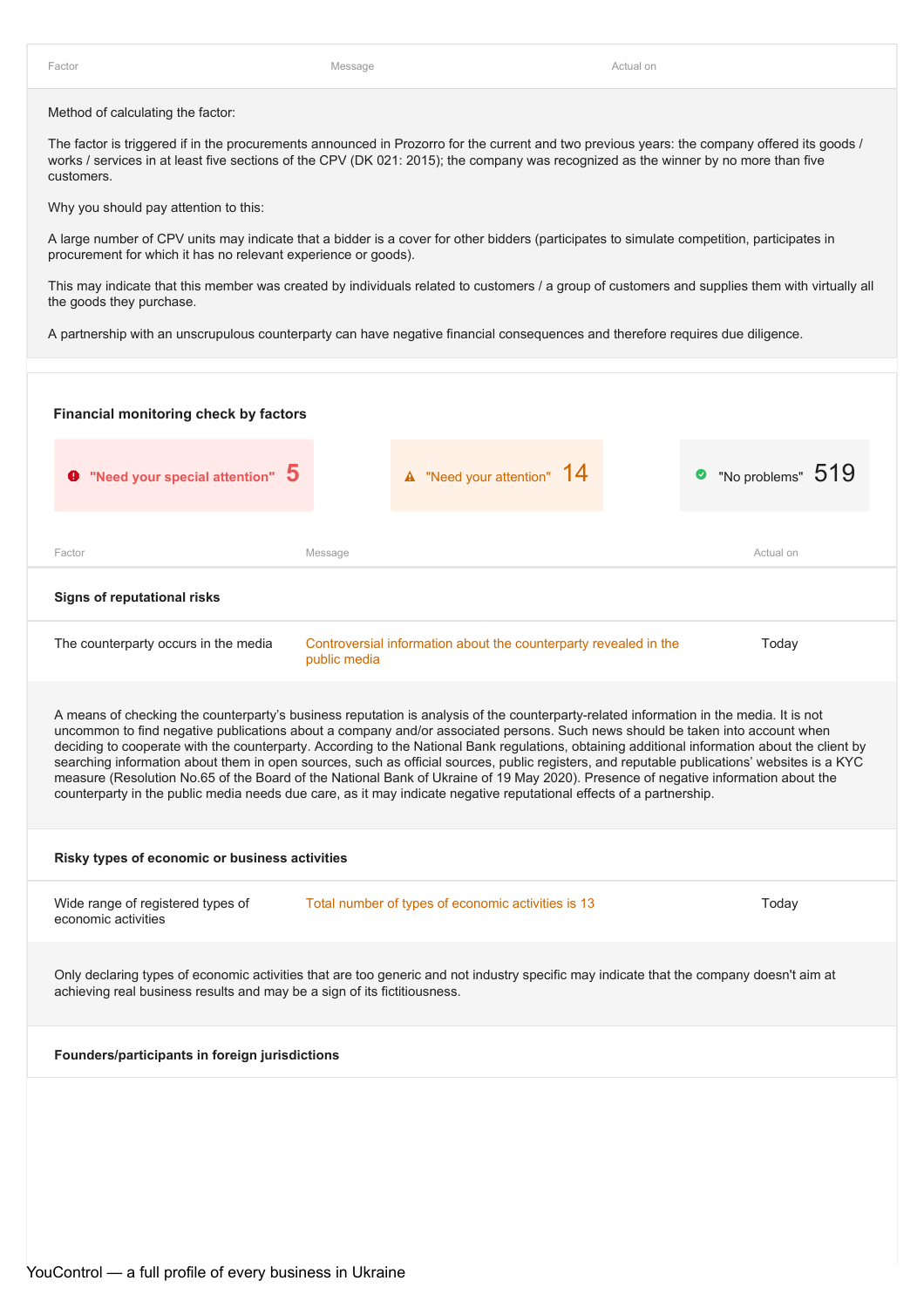If the contractor's founders are registered in a jurisdiction with the so-called "offshore" status, this may indicate that persons who are the ultimate beneficial owners may hide their involvement in the contractor using services related to concealing involvement in business (nominee service). So, relations with such an "opaque" contractor, due to the lack of information about its real connections, can be risky.

Decree of the Cabinet of Ministers of Ukraine of December 27, 2017 No. 1045 approved a list of states (territories), which transactions with contractors are recognized controlled. Belonging to a non-resident in the relevant jurisdiction is one of the conditions for classifying economic transactions with them as "controlled" and applying the relevant principles of tax adjustment.

In accordance with the procedure for conducting counter-checks by the controlling bodies (Cabinet of Ministers Decision No. 1232 of 27.12.2010), the controlling authorities may conduct the necessary counter-checks to obtain tax information necessary in connection with the conduct of taxpayer audits. In particular, regarding contractors participating in the supply chain of goods (works, services) that are the subject of controlled operations. The information obtained as a result of such checks may be the basis for carrying out appropriate unscheduled inspections and/or resort to law enforcement agencies.

#### **Court verdicts**

| Court decisions related to a<br>contractor | Number of court cases against the company within the last three<br>vears 13<br>Number of criminal cases against the company within the last<br>three years 14<br>Number of court cases within the last three years 60 | 25.06.2022 |
|--------------------------------------------|-----------------------------------------------------------------------------------------------------------------------------------------------------------------------------------------------------------------------|------------|
|--------------------------------------------|-----------------------------------------------------------------------------------------------------------------------------------------------------------------------------------------------------------------------|------------|

It is crucial to study the jurisprudence of the contractor, as it may contain facts established by the court, in particular regarding: the commission or involvement in the commission of offenses by him, his officials and/or related persons; termination or bankruptcy proceedings; invalidation of transactions (including due to fictitiousness); the presence of debt (including tax debt); other circumstances that indicate possible business risks.

Mentioning a legal entity in court decisions does not necessarily point on its status of the participant of the case/proceeding (criminal, administrative, civil, economic). For a clearer picture of  $\Box\Box$  the status and details of the legal entity participation in the relevant court case/proceedings, you need to study the court decisions.

#### **Debt**

Court enforcement action There company has 14 enforcement proceedings against it Today

The vast majority of enforcement proceedings against business entities concern the collection, collection of cash and / or other property. The collection of executive documents primarily refers to the debtor's funds in UAH and foreign currency, other values, including funds on accounts and deposits in banks and other lending organizations, on securities accounts with securities depositaries. Such a situation can considerably complicate / disable business relations with the counterparty, cause financial losses and destabilize the business.

Tax debt The tax payer has 30 616 386UAH in tax debt as of 01.01.2022 Today

Tax debt - the amount of a co-ordinated monetary obligation (including penalties at their disposal), but not paid by the taxpayer in due time, as well as a penalty calculated on the amount of such a monetary obligation (paragraph 14.1.175 of the Tax Code of Ukraine). According to Article 191 of the PC of Ukraine, income and tax bodies repay the tax debt, organize work and control the use of seizure of property of the taxpayer who has a tax debt and / or stop the expense transactions on his accounts with the bank. Thus, the tax debt confirms the existence of temporary or permanent problems with the solvency of the counterparty, as well as its financial strength in general.

**Risky connections**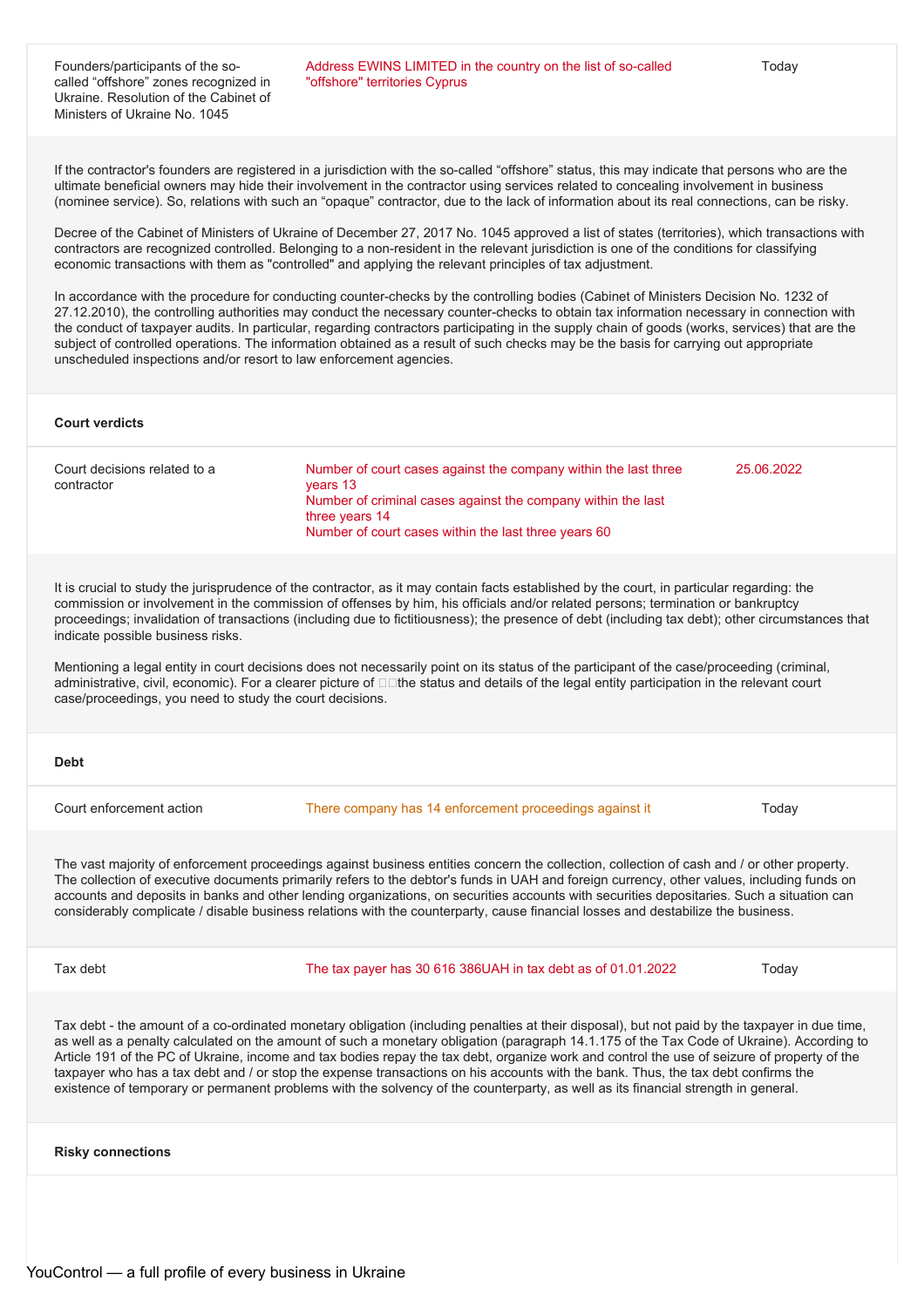| Connection with a dissolved entity                                                                                                                                                                                                                             | The counterparty has a connection with a dissolved entity.<br>Quantity of connections: 20<br>лицом. Количество связей: 20 | Имеется связь контрагента с ликвидированным юридическим                                                                                                                                                                                                                                                                                                                                                                                                                                                                                                                                                                                                                                                                                                                                                                                                      | Today          |
|----------------------------------------------------------------------------------------------------------------------------------------------------------------------------------------------------------------------------------------------------------------|---------------------------------------------------------------------------------------------------------------------------|--------------------------------------------------------------------------------------------------------------------------------------------------------------------------------------------------------------------------------------------------------------------------------------------------------------------------------------------------------------------------------------------------------------------------------------------------------------------------------------------------------------------------------------------------------------------------------------------------------------------------------------------------------------------------------------------------------------------------------------------------------------------------------------------------------------------------------------------------------------|----------------|
| repercussions.                                                                                                                                                                                                                                                 |                                                                                                                           | Partnership with a counterparty related to a liquidated entity (have a common top executive and/or members with decisive influence) needs<br>due care, as it is likely that such counterparty's business model may be not working either, consequently leading to negative financial                                                                                                                                                                                                                                                                                                                                                                                                                                                                                                                                                                         |                |
| Information on criminal proceedings for crimes against the foundations of Ukraine's national security                                                                                                                                                          |                                                                                                                           |                                                                                                                                                                                                                                                                                                                                                                                                                                                                                                                                                                                                                                                                                                                                                                                                                                                              |                |
| Information on criminal proceedings<br>for crimes against the foundations of<br>Ukraine's national security (under<br>Article 109 of the Penal Code of<br>Ukraine)                                                                                             | of Ukraine)                                                                                                               | There are criminal proceedings for crimes against the foundations<br>of Ukraine's national security (under Article 109 of the Penal Code                                                                                                                                                                                                                                                                                                                                                                                                                                                                                                                                                                                                                                                                                                                     | Today          |
| Form of legal proceedings                                                                                                                                                                                                                                      | Дата першого документа по справі                                                                                          | Дата останнього документа по справі                                                                                                                                                                                                                                                                                                                                                                                                                                                                                                                                                                                                                                                                                                                                                                                                                          | Nº Case        |
| Criminal<br>19.11.2019                                                                                                                                                                                                                                         |                                                                                                                           | 19.11.2019                                                                                                                                                                                                                                                                                                                                                                                                                                                                                                                                                                                                                                                                                                                                                                                                                                                   | 757/49472/19-к |
| proceedings connected.<br>activity, obtained from the Unified State Register of court decisions is defined.<br>importance.<br>particular business entity and/or persons associated with it.<br>Information on criminal proceedings for crimes against property |                                                                                                                           | When making decisions to establish, change or terminate relations with a particular business entity, it is extremely important to study legal<br>Among the criteria for identifying clients, financial transactions in favor of which contain signs of fictitiousness (recommendations of the<br>National Bank of Ukraine dated 26.05.2017 No. 25-0008/37888, dated 21.02.2018 No. 25-0008/10705), the presence of a relation to the<br>client and/or their managers/representatives/owners of criminal proceedings for the investigation of crimes in the sphere of economic<br>Therefore, to identify possible risks, the analysis of court decisions on criminal proceedings for economic crimes is of paramount<br>Relevant sentences may contain circumstances established by the court, which may indicate the risks of a business relationship with a |                |
| Information on criminal proceedings                                                                                                                                                                                                                            |                                                                                                                           | There are criminal proceedings for crimes against property (under                                                                                                                                                                                                                                                                                                                                                                                                                                                                                                                                                                                                                                                                                                                                                                                            | Today          |
| for crimes against property (under<br>Article 191 of the Penal Code of<br>Ukraine)                                                                                                                                                                             | Article 191 of the Penal Code of Ukraine)                                                                                 |                                                                                                                                                                                                                                                                                                                                                                                                                                                                                                                                                                                                                                                                                                                                                                                                                                                              |                |
| Form of legal proceedings                                                                                                                                                                                                                                      | Дата першого документа по справі                                                                                          | Дата останнього документа по справі                                                                                                                                                                                                                                                                                                                                                                                                                                                                                                                                                                                                                                                                                                                                                                                                                          | Nº Case        |
| Criminal<br>10.11.2020                                                                                                                                                                                                                                         |                                                                                                                           | 10.11.2020                                                                                                                                                                                                                                                                                                                                                                                                                                                                                                                                                                                                                                                                                                                                                                                                                                                   | 757/48996/20-к |
| proceedings connected.<br>activity, obtained from the Unified State Register of court decisions is defined.                                                                                                                                                    |                                                                                                                           | When making decisions to establish, change or terminate relations with a particular business entity, it is extremely important to study legal<br>Among the criteria for identifying clients, financial transactions in favor of which contain signs of fictitiousness (recommendations of the<br>National Bank of Ukraine dated 26.05.2017 No. 25-0008/37888, dated 21.02.2018 No. 25-0008/10705), the presence of a relation to the<br>client and/or their managers/representatives/owners of criminal proceedings for the investigation of crimes in the sphere of economic                                                                                                                                                                                                                                                                                |                |

Therefore, to identify possible risks, the analysis of court decisions on criminal proceedings for economic crimes is of paramount importance.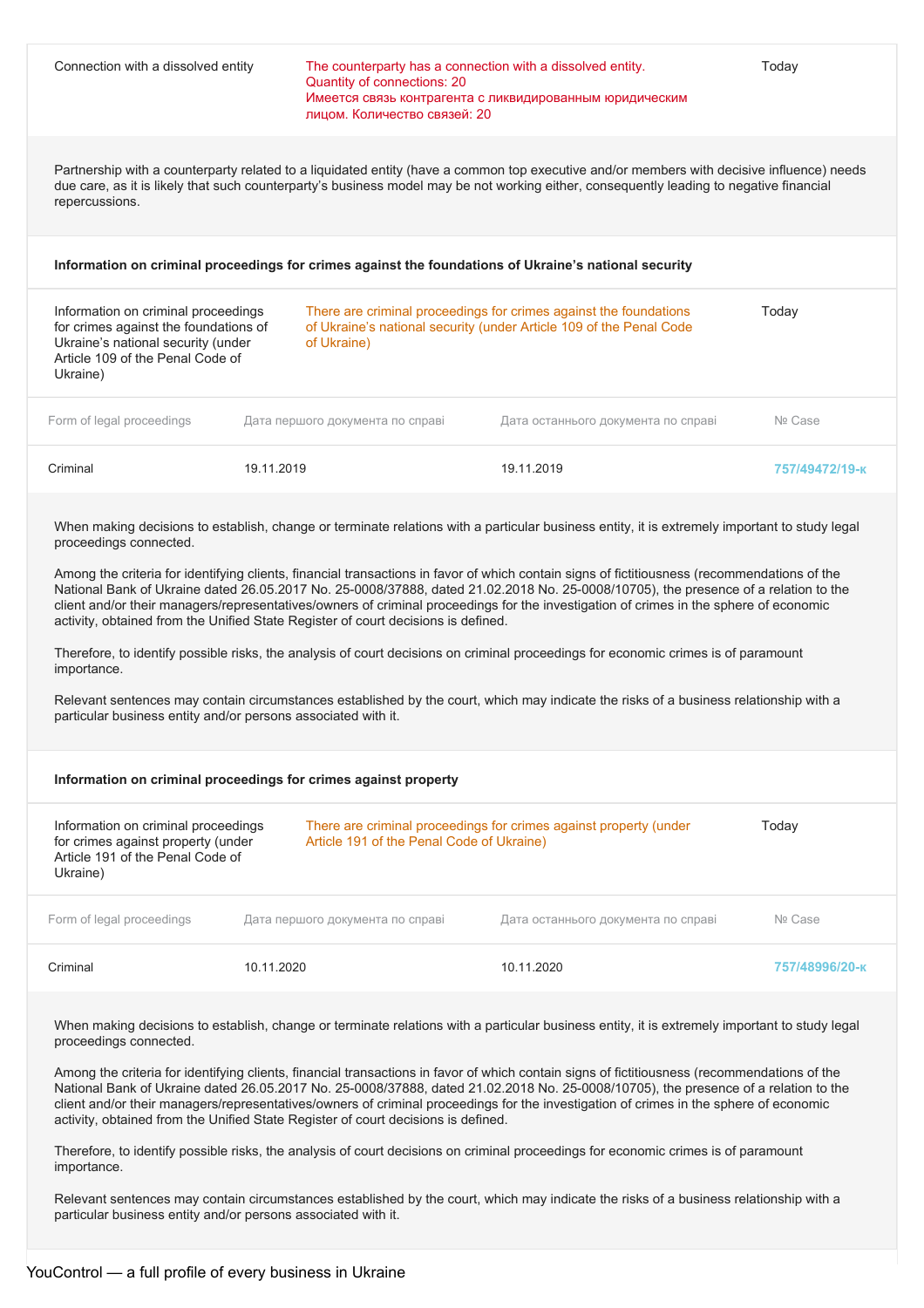| "No problems" 68<br>$\triangle$ "Need your attention" $3$<br><b>9</b> "Need your special attention" 1<br>Actual on<br>Factor<br>Message<br><b>Debt</b><br>Tax debt<br>Today<br>The tax payer has 30 616 386UAH in tax debt as of 01.01.2022<br>Tax debt - the amount of a co-ordinated monetary obligation (including penalties at their disposal), but not paid by the taxpayer in due time,<br>as well as a penalty calculated on the amount of such a monetary obligation (paragraph 14.1.175 of the Tax Code of Ukraine). According to<br>Article 191 of the PC of Ukraine, income and tax bodies repay the tax debt, organize work and control the use of seizure of property of the<br>taxpayer who has a tax debt and / or stop the expense transactions on his accounts with the bank. Thus, the tax debt confirms the<br>existence of temporary or permanent problems with the solvency of the counterparty, as well as its financial strength in general.<br>Information on criminal proceedings for crimes against property<br>Today<br>Information on criminal proceedings<br>There are criminal proceedings for crimes against property (under<br>for crimes against property (under<br>Article 191 of the Penal Code of Ukraine)<br>Article 191 of the Penal Code of<br>Ukraine)<br>Nº Case<br>Дата першого документа по справі<br>Дата останнього документа по справі<br>10.11.2020<br>10.11.2020<br>757/48996/20-к<br>When making decisions to establish, change or terminate relations with a particular business entity, it is extremely important to study legal<br>proceedings connected.<br>Among the criteria for identifying clients, financial transactions in favor of which contain signs of fictitiousness (recommendations of the<br>National Bank of Ukraine dated 26.05.2017 No. 25-0008/37888, dated 21.02.2018 No. 25-0008/10705), the presence of a relation to the<br>client and/or their managers/representatives/owners of criminal proceedings for the investigation of crimes in the sphere of economic<br>activity, obtained from the Unified State Register of court decisions is defined.<br>Therefore, to identify possible risks, the analysis of court decisions on criminal proceedings for economic crimes is of paramount<br>importance.<br>Relevant sentences may contain circumstances established by the court, which may indicate the risks of a business relationship with a<br>particular business entity and/or persons associated with it.<br>Information on criminal proceedings for business crimes | Перевірка за факторами податкової обачності |  |  |  |  |
|--------------------------------------------------------------------------------------------------------------------------------------------------------------------------------------------------------------------------------------------------------------------------------------------------------------------------------------------------------------------------------------------------------------------------------------------------------------------------------------------------------------------------------------------------------------------------------------------------------------------------------------------------------------------------------------------------------------------------------------------------------------------------------------------------------------------------------------------------------------------------------------------------------------------------------------------------------------------------------------------------------------------------------------------------------------------------------------------------------------------------------------------------------------------------------------------------------------------------------------------------------------------------------------------------------------------------------------------------------------------------------------------------------------------------------------------------------------------------------------------------------------------------------------------------------------------------------------------------------------------------------------------------------------------------------------------------------------------------------------------------------------------------------------------------------------------------------------------------------------------------------------------------------------------------------------------------------------------------------------------------------------------------------------------------------------------------------------------------------------------------------------------------------------------------------------------------------------------------------------------------------------------------------------------------------------------------------------------------------------------------------------------------------------------------------------------------------------------------------------------------------------------------------------------------------------|---------------------------------------------|--|--|--|--|
|                                                                                                                                                                                                                                                                                                                                                                                                                                                                                                                                                                                                                                                                                                                                                                                                                                                                                                                                                                                                                                                                                                                                                                                                                                                                                                                                                                                                                                                                                                                                                                                                                                                                                                                                                                                                                                                                                                                                                                                                                                                                                                                                                                                                                                                                                                                                                                                                                                                                                                                                                              |                                             |  |  |  |  |
|                                                                                                                                                                                                                                                                                                                                                                                                                                                                                                                                                                                                                                                                                                                                                                                                                                                                                                                                                                                                                                                                                                                                                                                                                                                                                                                                                                                                                                                                                                                                                                                                                                                                                                                                                                                                                                                                                                                                                                                                                                                                                                                                                                                                                                                                                                                                                                                                                                                                                                                                                              |                                             |  |  |  |  |
|                                                                                                                                                                                                                                                                                                                                                                                                                                                                                                                                                                                                                                                                                                                                                                                                                                                                                                                                                                                                                                                                                                                                                                                                                                                                                                                                                                                                                                                                                                                                                                                                                                                                                                                                                                                                                                                                                                                                                                                                                                                                                                                                                                                                                                                                                                                                                                                                                                                                                                                                                              |                                             |  |  |  |  |
|                                                                                                                                                                                                                                                                                                                                                                                                                                                                                                                                                                                                                                                                                                                                                                                                                                                                                                                                                                                                                                                                                                                                                                                                                                                                                                                                                                                                                                                                                                                                                                                                                                                                                                                                                                                                                                                                                                                                                                                                                                                                                                                                                                                                                                                                                                                                                                                                                                                                                                                                                              |                                             |  |  |  |  |
|                                                                                                                                                                                                                                                                                                                                                                                                                                                                                                                                                                                                                                                                                                                                                                                                                                                                                                                                                                                                                                                                                                                                                                                                                                                                                                                                                                                                                                                                                                                                                                                                                                                                                                                                                                                                                                                                                                                                                                                                                                                                                                                                                                                                                                                                                                                                                                                                                                                                                                                                                              |                                             |  |  |  |  |
|                                                                                                                                                                                                                                                                                                                                                                                                                                                                                                                                                                                                                                                                                                                                                                                                                                                                                                                                                                                                                                                                                                                                                                                                                                                                                                                                                                                                                                                                                                                                                                                                                                                                                                                                                                                                                                                                                                                                                                                                                                                                                                                                                                                                                                                                                                                                                                                                                                                                                                                                                              |                                             |  |  |  |  |
|                                                                                                                                                                                                                                                                                                                                                                                                                                                                                                                                                                                                                                                                                                                                                                                                                                                                                                                                                                                                                                                                                                                                                                                                                                                                                                                                                                                                                                                                                                                                                                                                                                                                                                                                                                                                                                                                                                                                                                                                                                                                                                                                                                                                                                                                                                                                                                                                                                                                                                                                                              |                                             |  |  |  |  |
|                                                                                                                                                                                                                                                                                                                                                                                                                                                                                                                                                                                                                                                                                                                                                                                                                                                                                                                                                                                                                                                                                                                                                                                                                                                                                                                                                                                                                                                                                                                                                                                                                                                                                                                                                                                                                                                                                                                                                                                                                                                                                                                                                                                                                                                                                                                                                                                                                                                                                                                                                              | Form of legal proceedings                   |  |  |  |  |
|                                                                                                                                                                                                                                                                                                                                                                                                                                                                                                                                                                                                                                                                                                                                                                                                                                                                                                                                                                                                                                                                                                                                                                                                                                                                                                                                                                                                                                                                                                                                                                                                                                                                                                                                                                                                                                                                                                                                                                                                                                                                                                                                                                                                                                                                                                                                                                                                                                                                                                                                                              | Criminal                                    |  |  |  |  |
|                                                                                                                                                                                                                                                                                                                                                                                                                                                                                                                                                                                                                                                                                                                                                                                                                                                                                                                                                                                                                                                                                                                                                                                                                                                                                                                                                                                                                                                                                                                                                                                                                                                                                                                                                                                                                                                                                                                                                                                                                                                                                                                                                                                                                                                                                                                                                                                                                                                                                                                                                              |                                             |  |  |  |  |
|                                                                                                                                                                                                                                                                                                                                                                                                                                                                                                                                                                                                                                                                                                                                                                                                                                                                                                                                                                                                                                                                                                                                                                                                                                                                                                                                                                                                                                                                                                                                                                                                                                                                                                                                                                                                                                                                                                                                                                                                                                                                                                                                                                                                                                                                                                                                                                                                                                                                                                                                                              |                                             |  |  |  |  |
|                                                                                                                                                                                                                                                                                                                                                                                                                                                                                                                                                                                                                                                                                                                                                                                                                                                                                                                                                                                                                                                                                                                                                                                                                                                                                                                                                                                                                                                                                                                                                                                                                                                                                                                                                                                                                                                                                                                                                                                                                                                                                                                                                                                                                                                                                                                                                                                                                                                                                                                                                              |                                             |  |  |  |  |
|                                                                                                                                                                                                                                                                                                                                                                                                                                                                                                                                                                                                                                                                                                                                                                                                                                                                                                                                                                                                                                                                                                                                                                                                                                                                                                                                                                                                                                                                                                                                                                                                                                                                                                                                                                                                                                                                                                                                                                                                                                                                                                                                                                                                                                                                                                                                                                                                                                                                                                                                                              |                                             |  |  |  |  |
|                                                                                                                                                                                                                                                                                                                                                                                                                                                                                                                                                                                                                                                                                                                                                                                                                                                                                                                                                                                                                                                                                                                                                                                                                                                                                                                                                                                                                                                                                                                                                                                                                                                                                                                                                                                                                                                                                                                                                                                                                                                                                                                                                                                                                                                                                                                                                                                                                                                                                                                                                              |                                             |  |  |  |  |
|                                                                                                                                                                                                                                                                                                                                                                                                                                                                                                                                                                                                                                                                                                                                                                                                                                                                                                                                                                                                                                                                                                                                                                                                                                                                                                                                                                                                                                                                                                                                                                                                                                                                                                                                                                                                                                                                                                                                                                                                                                                                                                                                                                                                                                                                                                                                                                                                                                                                                                                                                              |                                             |  |  |  |  |
|                                                                                                                                                                                                                                                                                                                                                                                                                                                                                                                                                                                                                                                                                                                                                                                                                                                                                                                                                                                                                                                                                                                                                                                                                                                                                                                                                                                                                                                                                                                                                                                                                                                                                                                                                                                                                                                                                                                                                                                                                                                                                                                                                                                                                                                                                                                                                                                                                                                                                                                                                              |                                             |  |  |  |  |
|                                                                                                                                                                                                                                                                                                                                                                                                                                                                                                                                                                                                                                                                                                                                                                                                                                                                                                                                                                                                                                                                                                                                                                                                                                                                                                                                                                                                                                                                                                                                                                                                                                                                                                                                                                                                                                                                                                                                                                                                                                                                                                                                                                                                                                                                                                                                                                                                                                                                                                                                                              |                                             |  |  |  |  |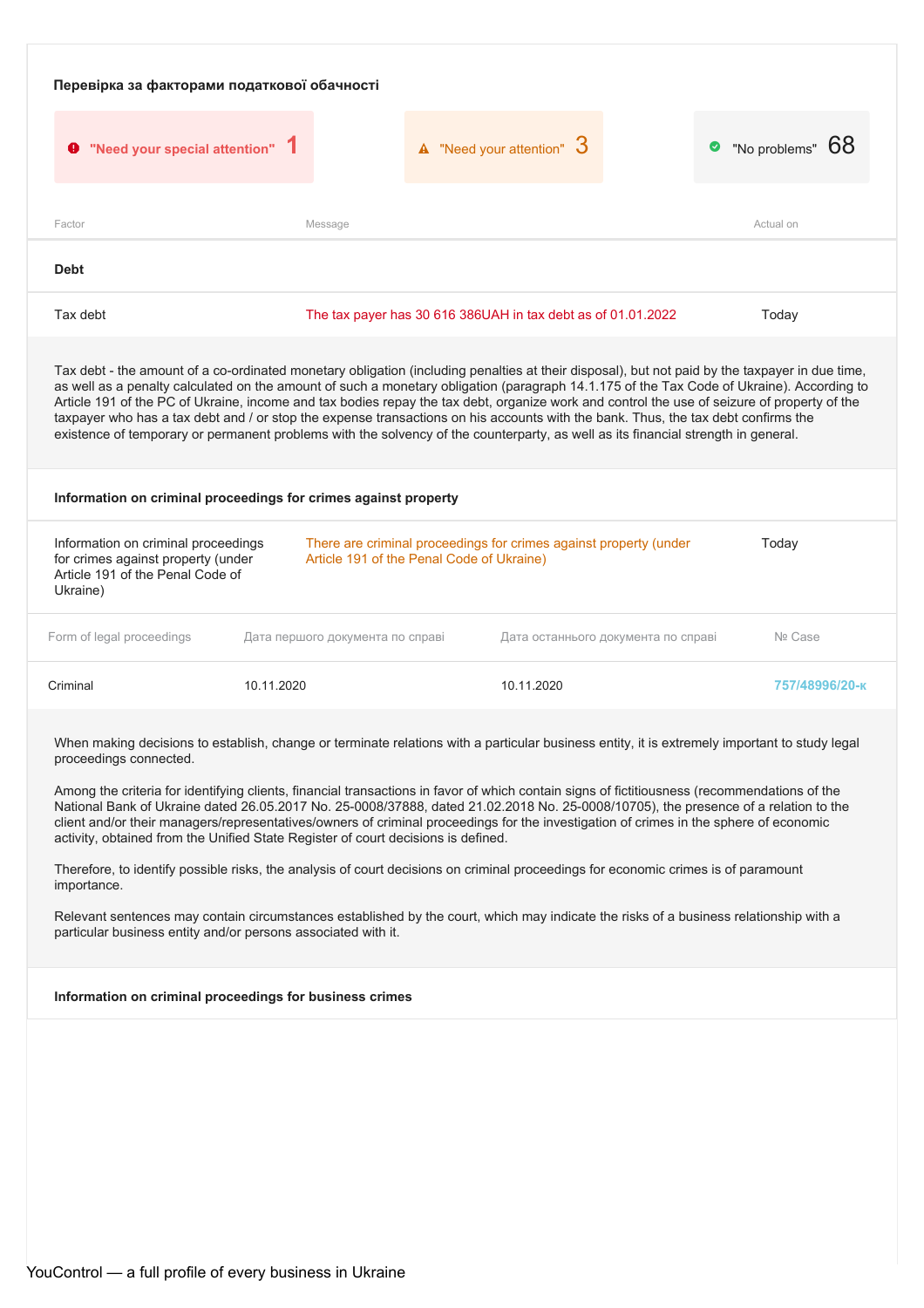| Information on criminal proceedings<br>for economic crimes (under Article<br>209 of the Criminal Code of Ukraine) |                                  | There are criminal proceedings for business crimes (under Article<br>209 of the Penal Code of Ukraine) |                |
|-------------------------------------------------------------------------------------------------------------------|----------------------------------|--------------------------------------------------------------------------------------------------------|----------------|
| Form of legal proceedings                                                                                         | Дата першого документа по справі | Дата останнього документа по справі                                                                    | Nº Case        |
| Criminal                                                                                                          | 19.11.2019                       | 19.11.2019                                                                                             | 757/49472/19-к |

Among the criteria for identifying clients, financial transactions in favor of which contain signs of fictitiousness (recommendations of the National Bank of Ukraine dated 26.05.2017 No. 25-0008/37888, dated 21.02.2018 No. 25-0008/10705), the presence of a relation to the client and/or their managers/representatives/owners of criminal proceedings for the investigation of crimes in the sphere of economic activity, obtained from the Unified State Register of court decisions is defined.

Therefore, to identify possible risks, the analysis of court decisions on criminal proceedings for economic crimes is of paramount importance.

Relevant sentences may contain circumstances established by the court, which may indicate the risks of a business relationship with a particular business entity and/or persons associated with it.

| Information on criminal proceedings<br>for economic crimes (under Article<br>212 of the Criminal Code of Ukraine) |            | There are criminal proceedings for business crimes (under Article<br>212 of the Penal Code of Ukraine) |                                     | Today          |
|-------------------------------------------------------------------------------------------------------------------|------------|--------------------------------------------------------------------------------------------------------|-------------------------------------|----------------|
| Form of legal proceedings                                                                                         |            | Дата першого документа по справі                                                                       | Дата останнього документа по справі | Nº Case        |
| Criminal                                                                                                          | 19.11.2019 |                                                                                                        | 19.11.2019                          | 757/49472/19-к |

When making decisions to establish, change or terminate relations with a particular business entity, it is extremely important to study legal proceedings connected.

Among the criteria for identifying clients, financial transactions in favor of which contain signs of fictitiousness (recommendations of the National Bank of Ukraine dated 26.05.2017 No. 25-0008/37888, dated 21.02.2018 No. 25-0008/10705), the presence of a relation to the client and/or their managers/representatives/owners of criminal proceedings for the investigation of crimes in the sphere of economic activity, obtained from the Unified State Register of court decisions is defined.

Therefore, to identify possible risks, the analysis of court decisions on criminal proceedings for economic crimes is of paramount importance.

Relevant sentences may contain circumstances established by the court, which may indicate the risks of a business relationship with a particular business entity and/or persons associated with it.

| Financial scoring                                                                   |                                              | $\approx$ Market Score                                         |                                           |
|-------------------------------------------------------------------------------------|----------------------------------------------|----------------------------------------------------------------|-------------------------------------------|
| FinScore<br>Probability of adverse<br>financial consequences<br>Financial stability | C/2.3<br>Medium<br><b>Satisfactory level</b> | MarketScore<br>Market power of company<br>Leadership potential | A/3.3<br>High<br>Leading market positions |

### **Profile** Actual on Actual on Actual on Actual on Actual on Actual on Actual on Actual on Actual on Actual on Actual on Actual on Actual on Actual on Actual on Actual on Actual on Actual on Actual on Actual on Actual on Ac

**29.06.2022**

**LOOK** AT [YOUCONTROL.COM.UA](https://youcontrol.com.ua/en/contractor/?id=8266672)<br> **LOOK** AT YOUCONTROL.COM.UA **registers** current at the time of the request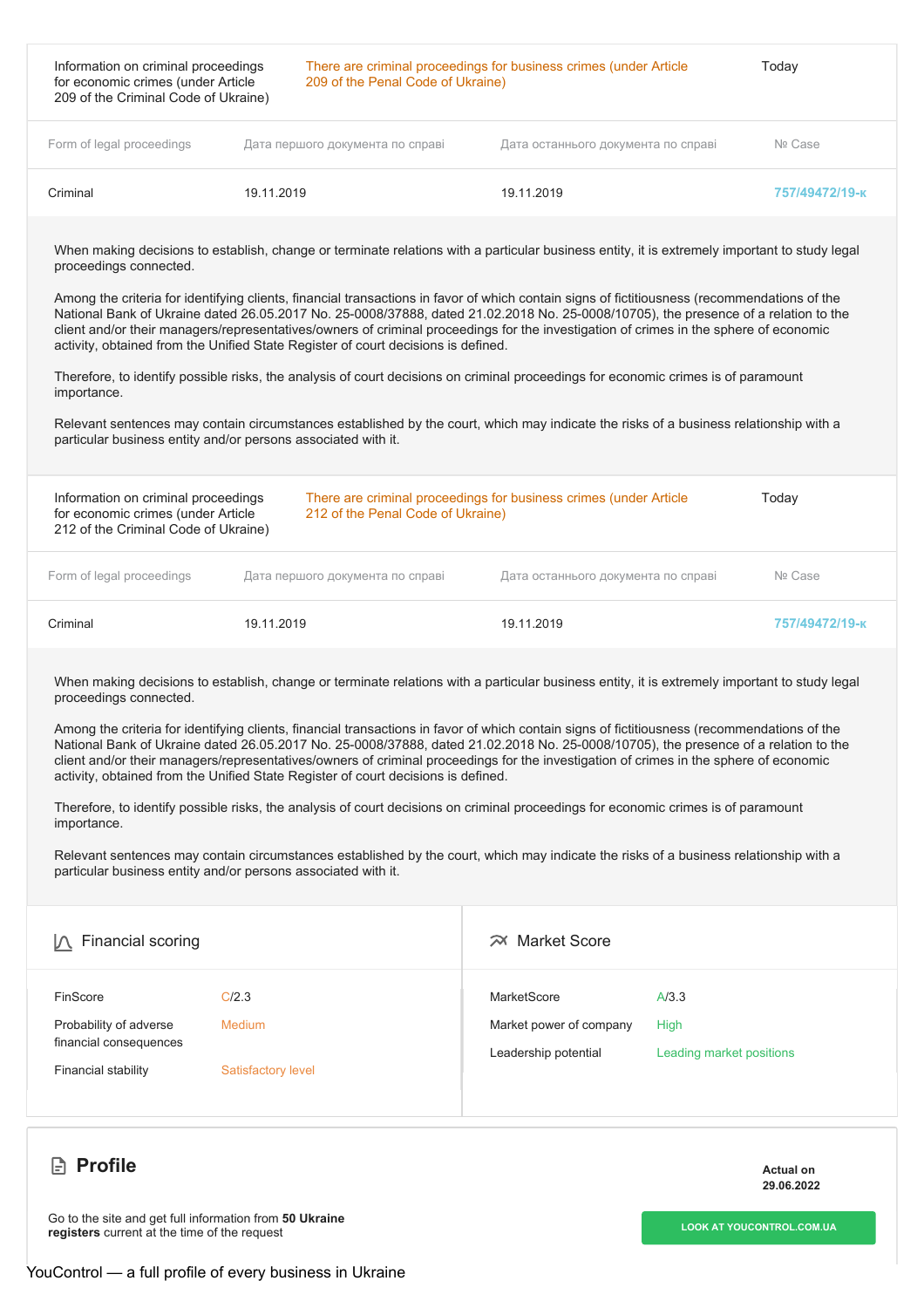| Legal entity's full name<br>(Actual on 29.06.2022)                 | PRYVATNE AKTSIONERNE TOVARYSTVO "ZAVOD "KUZNIA NA<br>RYBALSKOMU"                                                                                                                                                                                                                                                                                                                                                                                                                                                                                                                                                                                                                                                                                                                                                                                                                                                                                         |
|--------------------------------------------------------------------|----------------------------------------------------------------------------------------------------------------------------------------------------------------------------------------------------------------------------------------------------------------------------------------------------------------------------------------------------------------------------------------------------------------------------------------------------------------------------------------------------------------------------------------------------------------------------------------------------------------------------------------------------------------------------------------------------------------------------------------------------------------------------------------------------------------------------------------------------------------------------------------------------------------------------------------------------------|
| Short name                                                         | ПРАТ "ЗАВОД "КУЗНЯ НА РИБАЛЬСЬКОМУ"                                                                                                                                                                                                                                                                                                                                                                                                                                                                                                                                                                                                                                                                                                                                                                                                                                                                                                                      |
| Ukrainian name                                                     | ПРИВАТНЕ АКЦІОНЕРНЕ ТОВАРИСТВО "ЗАВОД "КУЗНЯ НА<br>РИБАЛЬСЬКОМУ"                                                                                                                                                                                                                                                                                                                                                                                                                                                                                                                                                                                                                                                                                                                                                                                                                                                                                         |
| Legal entity's status<br>(Actual on 29.06.2022)                    | не перебуває в процесі припинення                                                                                                                                                                                                                                                                                                                                                                                                                                                                                                                                                                                                                                                                                                                                                                                                                                                                                                                        |
| USREOU code                                                        | 14312364                                                                                                                                                                                                                                                                                                                                                                                                                                                                                                                                                                                                                                                                                                                                                                                                                                                                                                                                                 |
| Date of registration                                               | 25.12.1996 (25 years 6 months)                                                                                                                                                                                                                                                                                                                                                                                                                                                                                                                                                                                                                                                                                                                                                                                                                                                                                                                           |
| Authorised persons                                                 | ШАНДРА ВАЛЕРІЙ ОЛЕКСАНДРОВИЧ<br>- kerivnyk<br>ШАНДРА ВАЛЕРІЙ ОЛЕКСАНДРОВИЧ<br>- pidpysant (Vidomosti vidsutni)                                                                                                                                                                                                                                                                                                                                                                                                                                                                                                                                                                                                                                                                                                                                                                                                                                           |
| Relations with national public figures and / or related<br>persons | A relationship with a public figure has been found                                                                                                                                                                                                                                                                                                                                                                                                                                                                                                                                                                                                                                                                                                                                                                                                                                                                                                       |
| Size of the authorized capital                                     | 168 087 346.00 UAH UAH                                                                                                                                                                                                                                                                                                                                                                                                                                                                                                                                                                                                                                                                                                                                                                                                                                                                                                                                   |
| Type of business entity                                            | JOINT-STOCK COMPANY                                                                                                                                                                                                                                                                                                                                                                                                                                                                                                                                                                                                                                                                                                                                                                                                                                                                                                                                      |
| Form of ownership                                                  | State-owned property / local community ownership                                                                                                                                                                                                                                                                                                                                                                                                                                                                                                                                                                                                                                                                                                                                                                                                                                                                                                         |
| <b>Activities</b>                                                  | Main:<br>30.11 Building of ships and floating structures<br>Other:<br>25.11 Manufacture of metal structures and parts of structures<br>25.30 Manufacture of steam generators, except central heating hot water boilers<br>25.40 Manufacture of weapons and ammunition<br>46.11 Agents involved in the sale of agricultural raw materials, live animals, textile<br>raw materials and semi-finished goods<br>46.14 Agents involved in the sale of machinery, industrial equipment, ships and<br>aircraft<br>46.32 Wholesale of meat and meat products<br>46.33 Wholesale of dairy products, eggs and edible oils and fats<br>82.99 Other business support service activities n.e.c.<br>55.20 Holiday and other short-stay accommodation<br>72.19 Other research and experimental development on natural sciences and<br>engineering<br>33.15 Repair and maintenance of ships and boats<br>41.20 Construction of residential and non-residential buildings |
| <b>Contacts</b>                                                    |                                                                                                                                                                                                                                                                                                                                                                                                                                                                                                                                                                                                                                                                                                                                                                                                                                                                                                                                                          |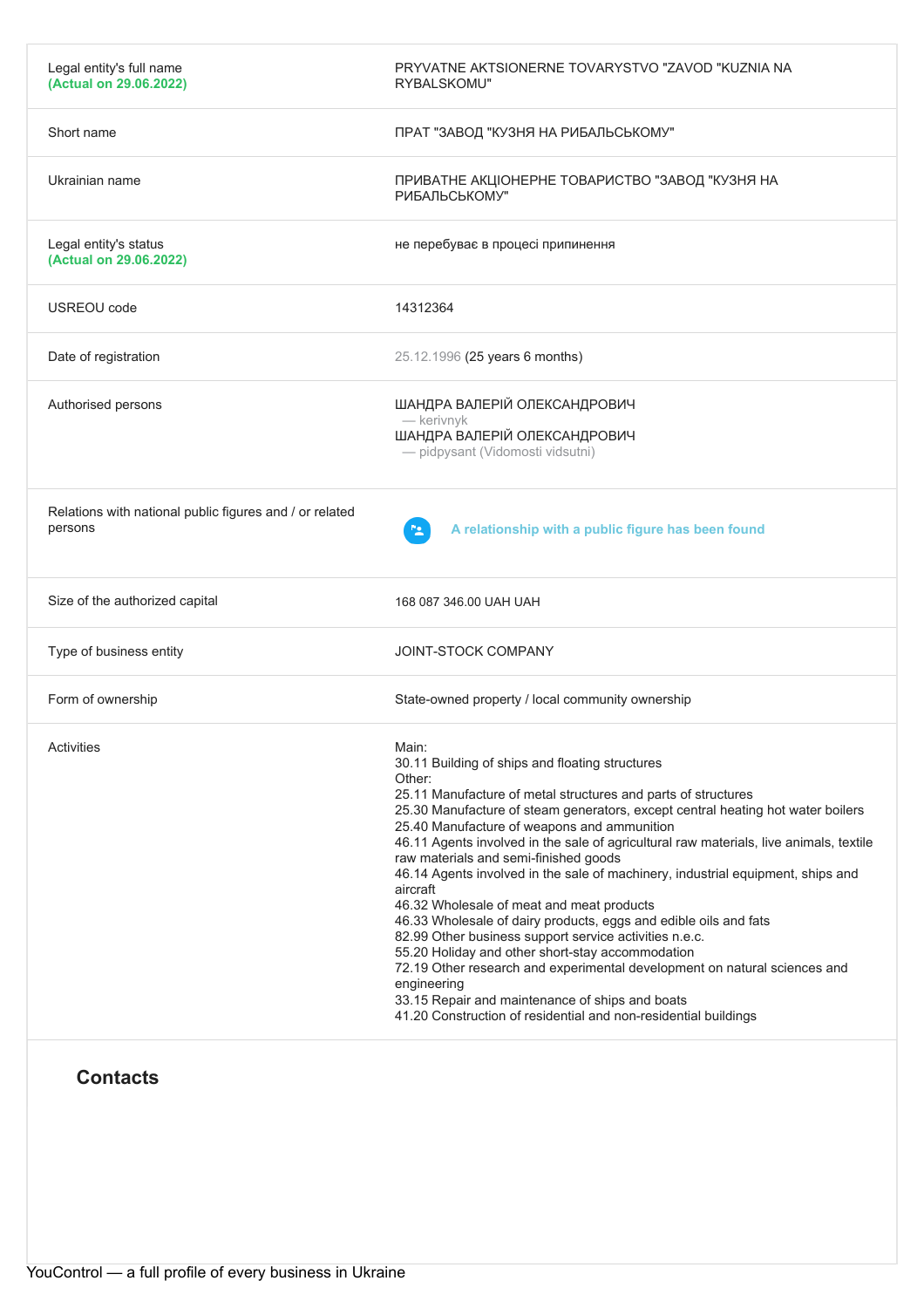| Location of the legal entity                                                                                                                                                                                                                                                                                                                 | Address:                                                                                                  | Україна, 04176, місто Київ, ВУЛИЦЯ<br>ЕЛЕКТРИКІВ, будинок 26            |  |
|----------------------------------------------------------------------------------------------------------------------------------------------------------------------------------------------------------------------------------------------------------------------------------------------------------------------------------------------|-----------------------------------------------------------------------------------------------------------|-------------------------------------------------------------------------|--|
|                                                                                                                                                                                                                                                                                                                                              | Phone number:                                                                                             | +38(044)-425-21-50                                                      |  |
|                                                                                                                                                                                                                                                                                                                                              | Fax:                                                                                                      | +38(044)-462-54-42                                                      |  |
| Контакти з останнього тендеру<br>(13.08.2021)                                                                                                                                                                                                                                                                                                | Контактна особа:                                                                                          | Каширський Ю                                                            |  |
|                                                                                                                                                                                                                                                                                                                                              | Телефон:                                                                                                  | +380444252150                                                           |  |
|                                                                                                                                                                                                                                                                                                                                              | Адреса:                                                                                                   | 04176 м. Київ г. Киев Подільський район<br>ВУЛИЦЯ ЕЛЕКТРИКІВ будинок 26 |  |
| <b>Participants and beneficiaries</b>                                                                                                                                                                                                                                                                                                        |                                                                                                           | <b>Actual on</b><br>29.06.2022                                          |  |
| Information about legal entity's governing body                                                                                                                                                                                                                                                                                              | <b>GENERAL MEETING</b>                                                                                    |                                                                         |  |
| State share in the enterprise according to the<br>register of the State Property Fund of Ukraine                                                                                                                                                                                                                                             | 0                                                                                                         |                                                                         |  |
| Significant shareholder                                                                                                                                                                                                                                                                                                                      | AKTSIONERY ZHIDNO REIESTRU                                                                                |                                                                         |  |
| Final beneficiary owner (controller)                                                                                                                                                                                                                                                                                                         |                                                                                                           |                                                                         |  |
| Owners of large equity stakes (> 5%)<br>(As of 3 Q 2021 y.)                                                                                                                                                                                                                                                                                  | <b>EWINS LIMITED</b>                                                                                      |                                                                         |  |
|                                                                                                                                                                                                                                                                                                                                              | Country of registration: Cyprus                                                                           |                                                                         |  |
|                                                                                                                                                                                                                                                                                                                                              | The share is a simple, non-documentary registered                                                         |                                                                         |  |
|                                                                                                                                                                                                                                                                                                                                              | Nominal value: 49.00                                                                                      |                                                                         |  |
|                                                                                                                                                                                                                                                                                                                                              | Quantity: 3225723<br>Of the total quantity $(\%): 94.03$                                                  |                                                                         |  |
|                                                                                                                                                                                                                                                                                                                                              |                                                                                                           |                                                                         |  |
| Information on the entity's ultimate beneficial owner<br>(controller), including the ultimate beneficial owner                                                                                                                                                                                                                               | ТІГІПКО СЕРГІЙ ЛЕОНІДОВИЧ<br>Країна громадянства бенефіціара: Україна                                     |                                                                         |  |
| (controller) of its founder; where the founder is an<br>entity: last name, first name and patronymic (if any);<br>country of citizenship, place of residence, as well as                                                                                                                                                                     | Адреса бенефіціара: Україна, 01001, місто Київ, вул. Городецького Архітектора,<br>будинок 12, квартира 69 |                                                                         |  |
| full name and identification code (for residents) of<br>the founder of the legal entity, for which this person<br>is the ultimate beneficial owner (controller), or<br>information that the ultimate beneficial owner<br>(controller) of the entity including the ultimate<br>beneficial owner (controller) of its founder does not<br>exist | Тип бенефіціарного володіння: Не прямий вирішальний вплив                                                 |                                                                         |  |
| $\mathbb P$ Affiliates and assigns                                                                                                                                                                                                                                                                                                           |                                                                                                           | <b>Actual on</b><br>29.06.2022                                          |  |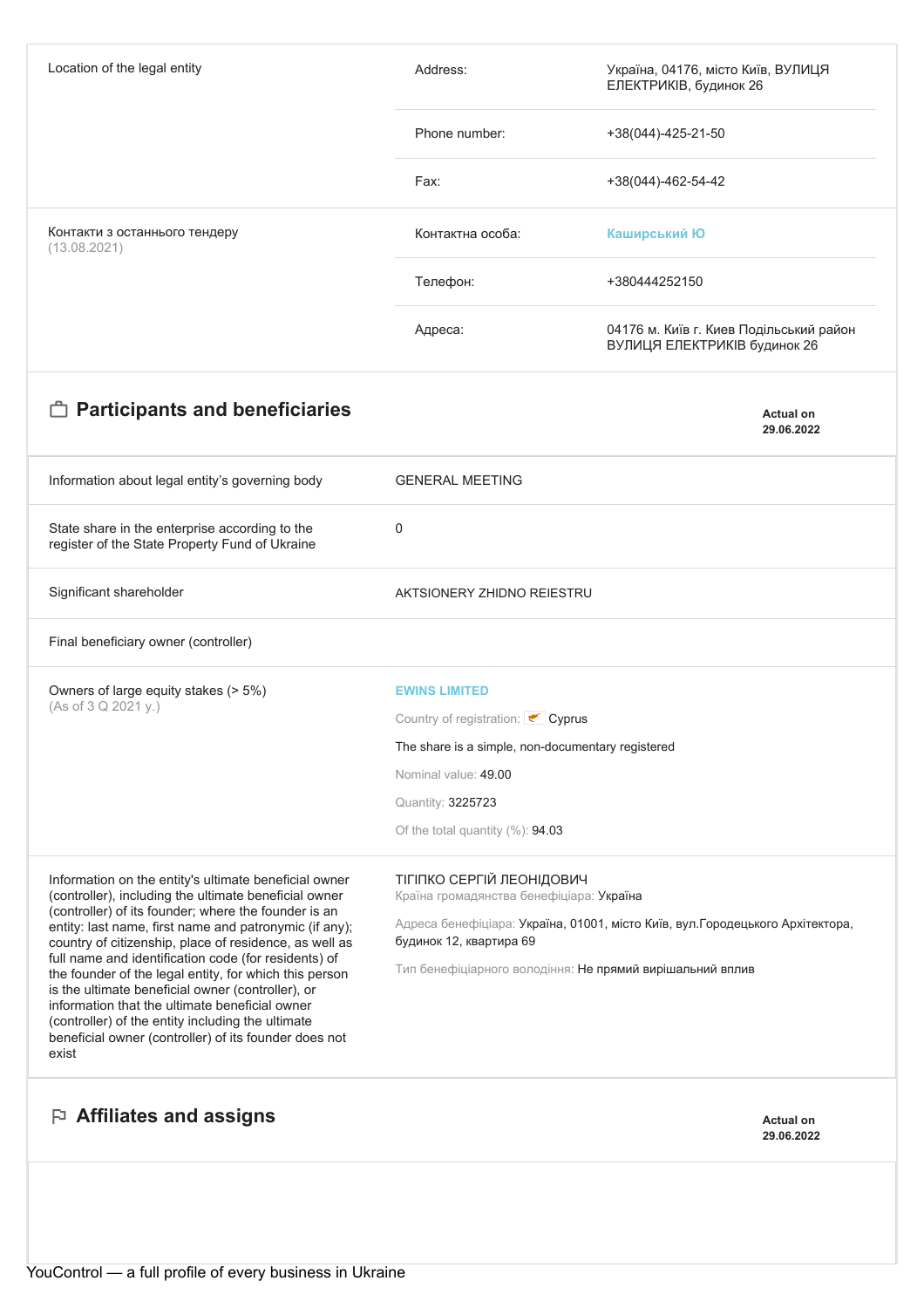| Data on legal entity's separated divisions                                                           | TERYTORIALNO-VIDOKREMLENYY PIDROZDIL-ZDAVALNA BAZA PRAT<br>"ZAVOD "KUZNIA NA RYBALSKOMU"                                                                                                     |                                |
|------------------------------------------------------------------------------------------------------|----------------------------------------------------------------------------------------------------------------------------------------------------------------------------------------------|--------------------------------|
|                                                                                                      | Separate subdivision's USREOU code: 26347190                                                                                                                                                 |                                |
|                                                                                                      | Separate subdivision's registered office: Ukrayina, 73000, KHersonska obl., misto<br>KHerson, KARANTYNNYY OSTRIV, budynok 1<br>ZHYTLOVO-KOMUNALNYY VIDDIL PRAT "ZAVOD "KUZNIA NA RYBALSKOMU" |                                |
|                                                                                                      | Separate subdivision's USREOU code: 25291335                                                                                                                                                 |                                |
|                                                                                                      | Separate subdivision's registered office: Ukrayina, 04176, misto Kyyiv, VULYTSIA<br>ELEKTRYKIV, budynok 26                                                                                   |                                |
| <b>Ownership and permissions</b><br>답                                                                |                                                                                                                                                                                              | <b>Actual on</b><br>29.06.2022 |
| <b>Trademarks</b>                                                                                    | 2 trademarks                                                                                                                                                                                 |                                |
| Об'єкти нерухомості                                                                                  | Real estate<br>Land lots                                                                                                                                                                     |                                |
|                                                                                                      | 12 об'єктів<br>1 об'єктів                                                                                                                                                                    |                                |
|                                                                                                      |                                                                                                                                                                                              |                                |
| Transport in use                                                                                     | Data is not available in registries                                                                                                                                                          |                                |
| Owned vehicles                                                                                       | <b>13 vehicles</b>                                                                                                                                                                           |                                |
| Licences                                                                                             | 18 licences                                                                                                                                                                                  |                                |
| <b>Sanctions lists check</b><br>$\left( \cdot \right)$                                               |                                                                                                                                                                                              | <b>Actual on</b><br>28.06.2022 |
| Country and state authority                                                                          | Company or related person found in<br>lists                                                                                                                                                  |                                |
| Sanctions of the National Security and<br>Defense Council of Ukraine                                 | $\checkmark$ No information on the person or related persons found                                                                                                                           |                                |
| All sanctions lists administered by OFAC<br>⊞≡<br>of the United States Department of the<br>Treasury | $\checkmark$ No information on the person or related persons found                                                                                                                           |                                |
| Sanctions list of Canada                                                                             | $\checkmark$ No information on the person or related persons found                                                                                                                           |                                |
| Sanctions List of EU                                                                                 | $\checkmark$ No information on the person or related persons found                                                                                                                           |                                |
| Consolidated Sanctions List of Australia                                                             | $\checkmark$ No information on the person or related persons found                                                                                                                           |                                |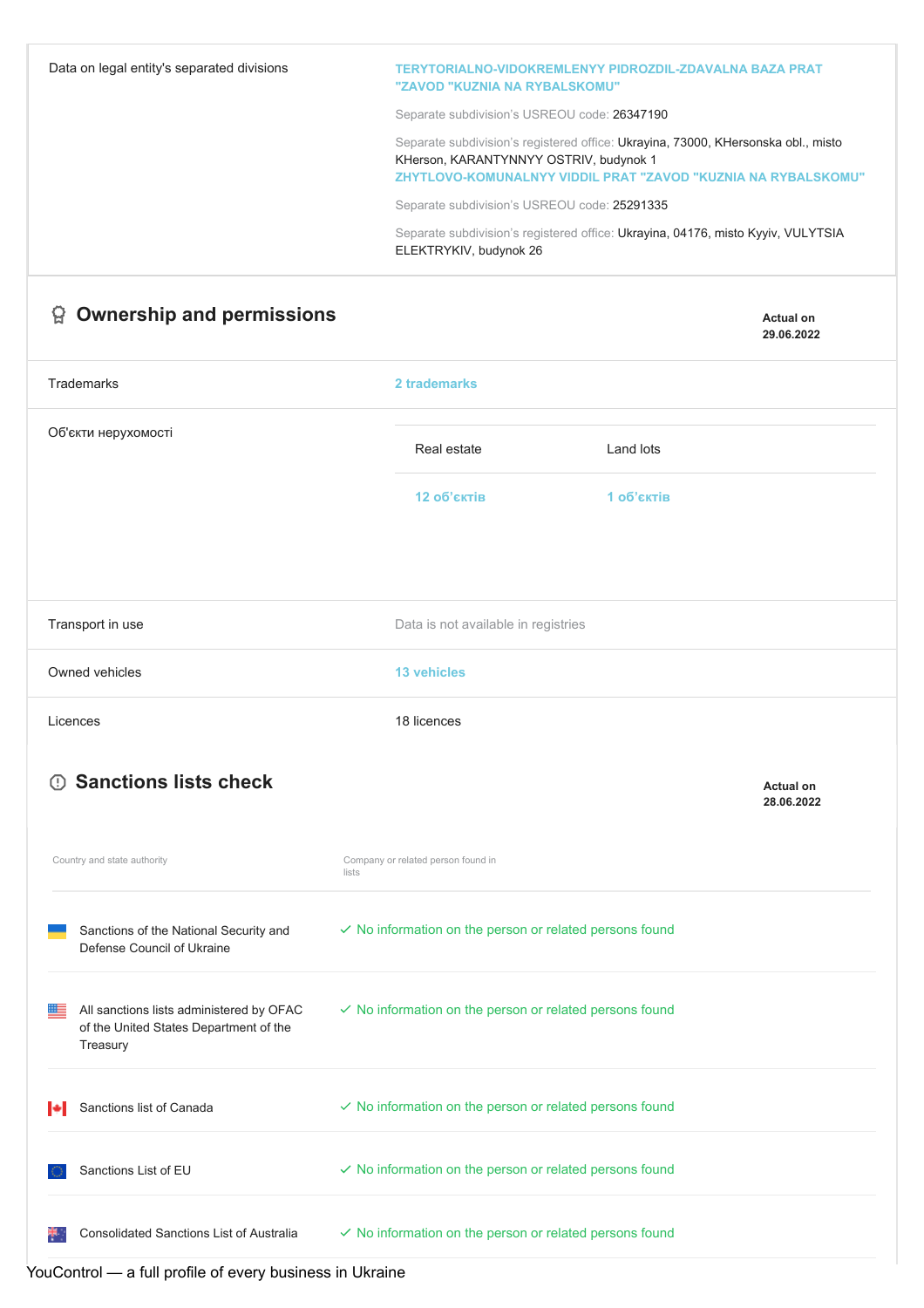| 을 | Sanctions List of the United Kingdom                                                                  | $\checkmark$ No information on the person or related persons found |
|---|-------------------------------------------------------------------------------------------------------|--------------------------------------------------------------------|
|   | Sanctions List of Japan against the<br>Russian Federation in Connection with<br>the Events in Ukraine | $\vee$ No information on the person or related persons found       |
| ≝ | Sanctions Lists by the Bureau of Industry<br>and Security (BIS) of the U.S.<br>Department of Commerce | $\checkmark$ No information on the person or related persons found |

## **28 Tax and other state bodies Actual on 20.05.2022**

| Register of Large Taxpayers<br>(as of 2021)         |                                                                                   | No information about the person found in the database                               |         |  |
|-----------------------------------------------------|-----------------------------------------------------------------------------------|-------------------------------------------------------------------------------------|---------|--|
| partner"<br>(as of 11.06.2022)                      | Register "Find out more about your business                                       | Registered with public authorities for revenues and duties                          |         |  |
| (as of 12.06.2022)                                  | Tax debt according to the register "Find out<br>more about your business partner" | <b>Taxpayer has outstanding taxes</b>                                               |         |  |
| that have a tax debt"                               | Register "Information on business entities                                        | Taxpayer has outstanding taxes 30 616 387 UAH<br>State: 0 UAH                       |         |  |
| (as of 01.01.2022)                                  |                                                                                   | Local: 30 616 387 UAH                                                               |         |  |
| (as of 23.02.2022)                                  | Реєстр платників акцизного податку з<br>реалізації пального та спирту етилового   | No information about the person found in the database                               |         |  |
| organizations<br>as of 12.03.2022                   | Register of non-profitable institutions and                                       | No information about the person found in the database                               |         |  |
| Register of VAT payers                              |                                                                                   | <b>Valid VAT certificate</b>                                                        |         |  |
| (as of 20.05.2022)                                  |                                                                                   | Taxpayer identification number: 143123626114                                        |         |  |
|                                                     |                                                                                   | Date of registration: 18.07.1997                                                    |         |  |
| Register of single tax payers<br>(as of 20.05.2022) |                                                                                   | Information on a valid certificate of a single tax is not available in the database |         |  |
| <sub>Ill</sub> Finance                              |                                                                                   |                                                                                     |         |  |
|                                                     | Financial indicators, thousand UAH                                                |                                                                                     |         |  |
| Indicators                                          | Assets                                                                            | Liabilities                                                                         | Revenue |  |

| 2020 | 1.087.910 | 876.816 | 966.950 |
|------|-----------|---------|---------|

 $\overline{Y}$ ouControl — a full profile of every business in Ukraine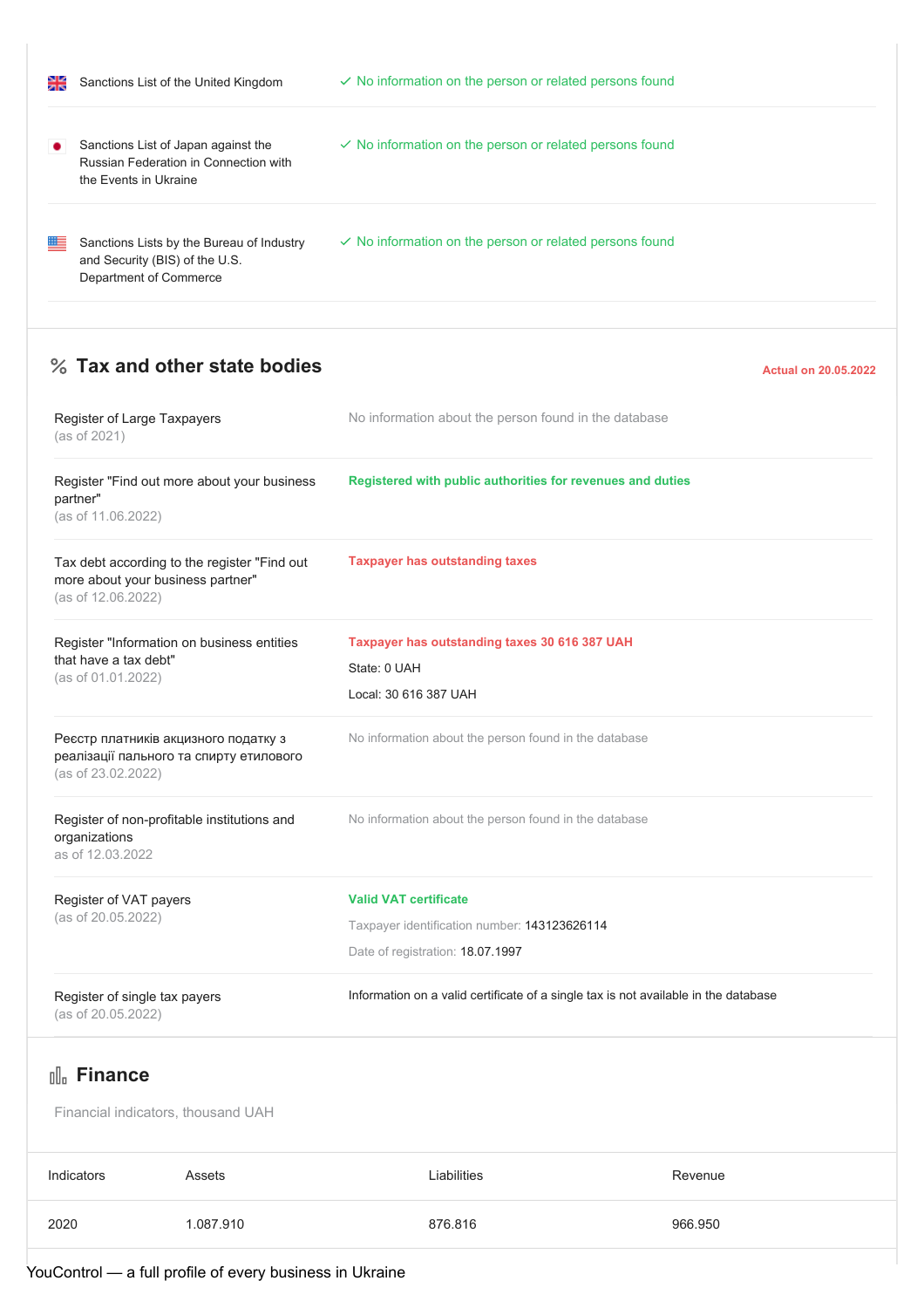| Indicators | Assets                  | Liabilities             | Revenue                 |
|------------|-------------------------|-------------------------|-------------------------|
| 2019       | $1.800.000 - 1.900.000$ | $1.600.000 - 1.700.000$ | $1.100.000 - 1.200.000$ |
| 2018       | $2.000.000 - 2.100.000$ | $1.700.000 - 1.800.000$ | $1.100.000 - 1.200.000$ |
| 2017       | $1.800.000 - 1.900.000$ | $1.500.000 - 1.600.000$ | 770.000 - 780.000       |
| 2016       | $1.000.000 - 1.100.000$ | $860.000 - 870.000$     | $110.000 - 120.000$     |

# **Зовнішньоекономічна**

### **діяльність\***

**\* Застереження для користувачів!**

**Аналітична інформація розділу «Зовнішньоекономічна діяльність» Системи «YOUCONTROL» має виключно рекомендаційний характер. Формування цієї інформації, упорядкування і розташування її складових частин, а також побудова функціональних зв'язків між нею та/або створеними на її основі базами (компіляціями) даних та/або іншою інформацією, – є результатом роботи спеціальних програмних засобів.**

**Аналітична інформація розділу «Зовнішньоекономічна діяльність» не замінює існуючу офіційну інформацію, не** встановлює будь-які факти або обставини, що мають юридичне значення і не може бути використана в якості експертних, **аудиторських та інших офіційних висновків.**

**Використання зазначеної інформації будь-якими особами для прийняття управлінських, юридичних, фінансових,** організаційних та будь-яких інших рішень, дій (або бездіяльності), здійснюється ними виключно на власний розсуд і ТОВ **«ЮКОНТРОЛ» за їх наслідки відповідальності не несе.**

| Indicators | Обсяг імпорту, грн        | Дохід від експорту, грн  |
|------------|---------------------------|--------------------------|
| 2022       | $\overline{\phantom{a}}$  | $\overline{\phantom{a}}$ |
| 2021       | 9 500 000 - 10 000 000    | $\overline{\phantom{a}}$ |
| 2020       | 200 000 000 - 250 000 000 | $\overline{\phantom{a}}$ |
| 2019       | 10 000 000 - 15 000 000   | 5 500 000 - 6 000 000    |
| 2018       | 10 000 000 - 15 000 000   | 3 500 000 - 4 000 000    |
| 2017       | 25 000 000 - 30 000 000   | $\overline{\phantom{a}}$ |
| 2016       | 10 000 000 - 15 000 000   | до 100 000               |
| 2015       | 55 000 000 - 60 000 000   | 50 000 000 - 55 000 000  |
| 2014       | $\overline{\phantom{a}}$  | 7 000 000 - 7 500 000    |
| 2013       | до 100 000                | 2 500 000 - 3 000 000    |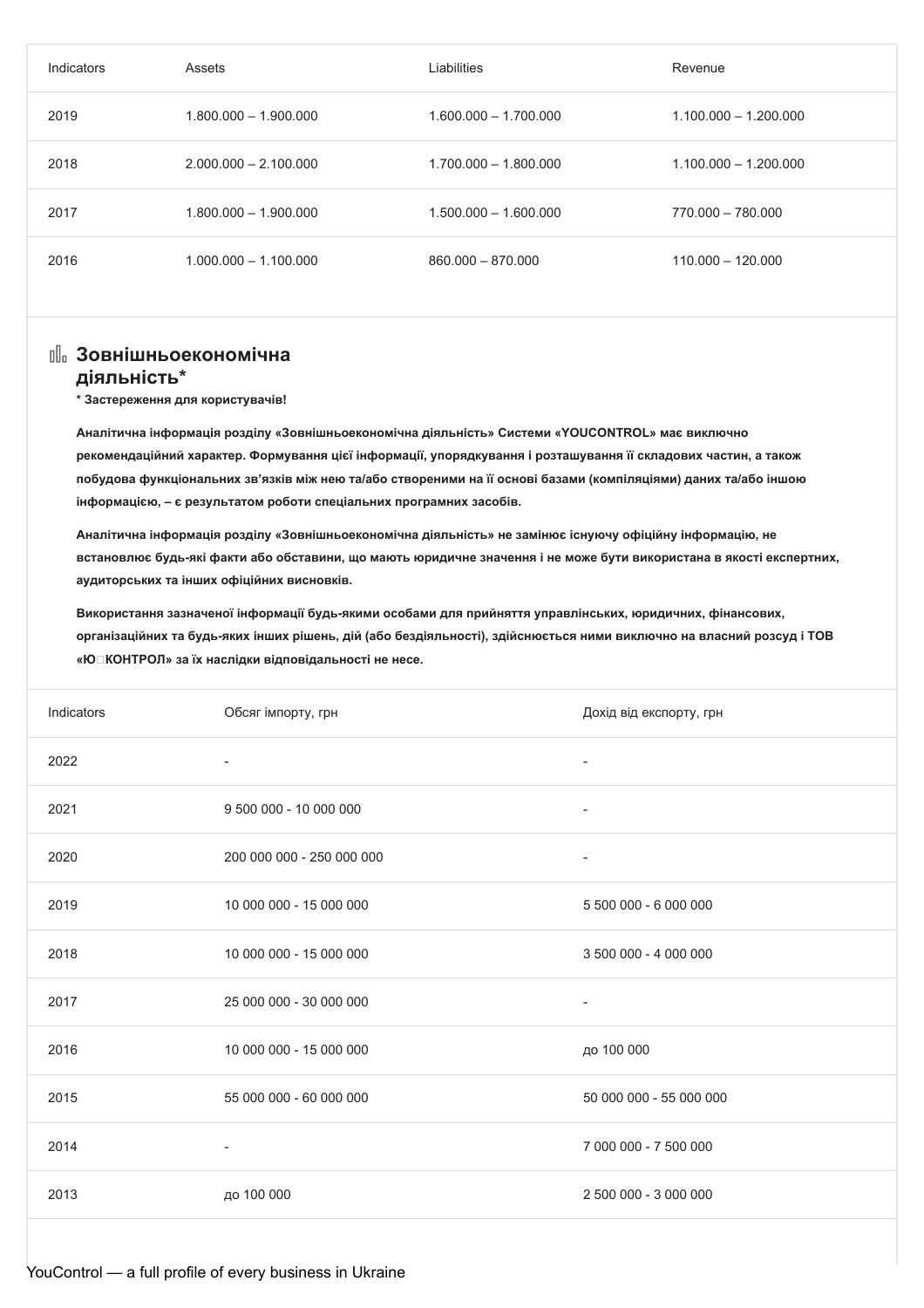| Обсяг імпорту, грн       | Дохід від експорту, грн |
|--------------------------|-------------------------|
| 6 000 000 - 6 500 000    | 1 000 000 - 1 500 000   |
| $\overline{\phantom{a}}$ | 2 000 000 - 2 500 000   |
| 700 000 - 750 000        | 40 000 000 - 45 000 000 |
| 450 000 - 500 000        | 25 000 000 - 30 000 000 |
| 3 000 000 - 3 500 000    | 55 000 000 - 60 000 000 |
|                          |                         |

## **Government procurement**

Revenue, UAH

| Year                                                                                                       | Revenue                       | Public tenders   |  |
|------------------------------------------------------------------------------------------------------------|-------------------------------|------------------|--|
| 2021                                                                                                       |                               | 1 304 620        |  |
| 2020                                                                                                       | 966950000                     | 550 000          |  |
| 2019                                                                                                       | 1 000 000 000 - 1 500 000 000 | $\boldsymbol{0}$ |  |
| 2018                                                                                                       | 1 000 000 000 - 1 500 000 000 | 55 000           |  |
| 2017                                                                                                       | 750 000 000 - 800 000 000     | 1729722          |  |
| 2016                                                                                                       | 100 000 000 - 150 000 000     | 66 248 975       |  |
| 2015                                                                                                       | 300 000 000 - 350 000 000     | 14 960 000       |  |
| 2014                                                                                                       | 10 000 000 - 15 000 000       | 2 147 140        |  |
| 2013                                                                                                       | 100 000 000 - 150 000 000     | $\boldsymbol{0}$ |  |
| 2012                                                                                                       | 90 000 000 - 95 000 000       | 0                |  |
| 2011                                                                                                       | 15 000 000 - 20 000 000       | 5 200 000        |  |
| 2010                                                                                                       | 30 000 000 - 35 000 000       | $\mathsf 0$      |  |
| 2009                                                                                                       | 150 000 000 - 200 000 000     | 1 306 488        |  |
| 2008                                                                                                       | 75 000 000 - 80 000 000       | $\boldsymbol{0}$ |  |
| We display judicial information on court documents of the company only in the original Ukrainian language. |                               |                  |  |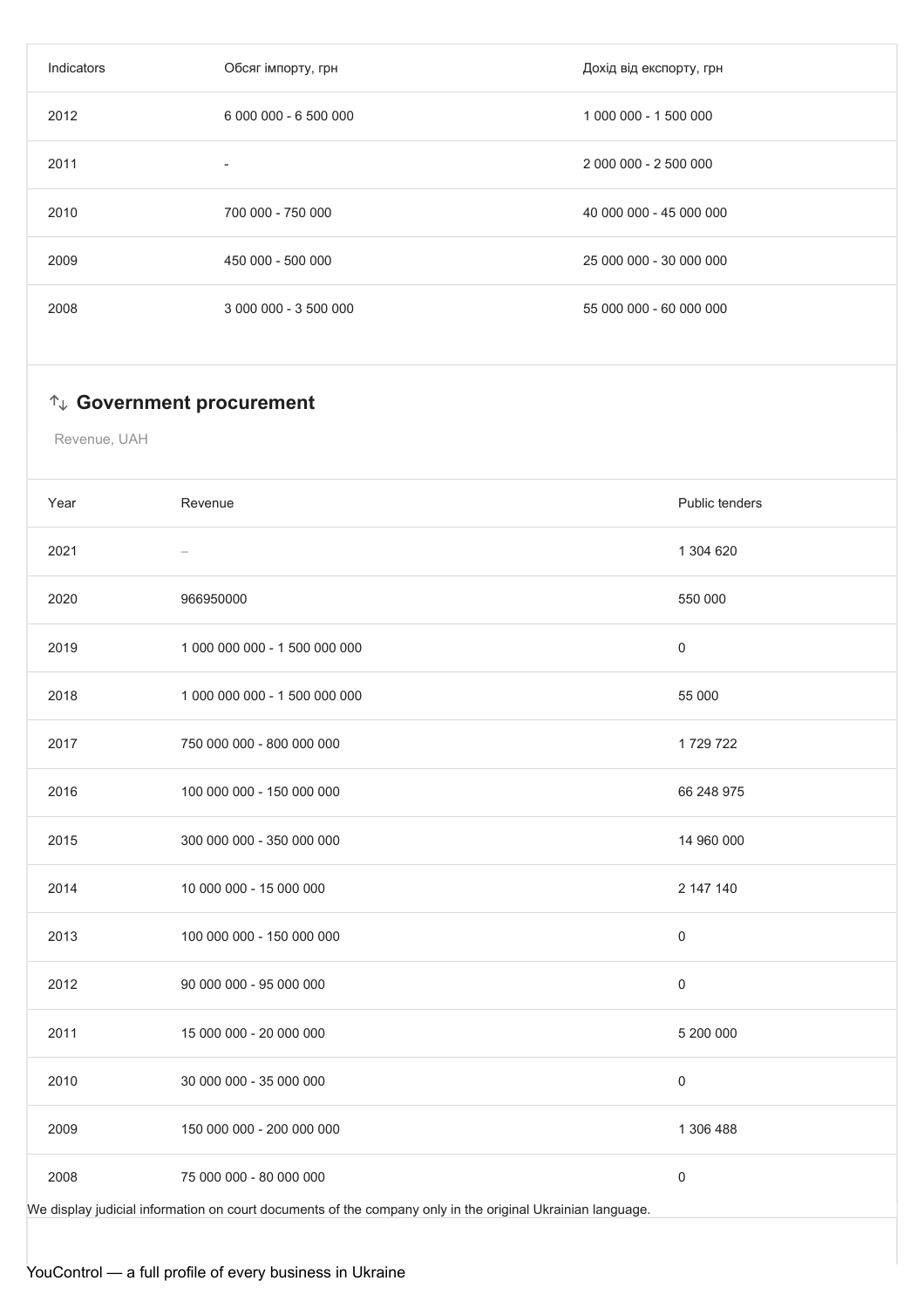# **Litigation and enforcement**

### **proceedings**

**(Mentioned in documents)**

| Civil judicial cases<br>(total 181 documents)                                                          | 11.01.2022                                                                                                                                                                                           | <b>Decision No. 102538273</b> |  |
|--------------------------------------------------------------------------------------------------------|------------------------------------------------------------------------------------------------------------------------------------------------------------------------------------------------------|-------------------------------|--|
|                                                                                                        | 23.12.2021                                                                                                                                                                                           | <b>Decision No. 102173807</b> |  |
|                                                                                                        | 15.12.2021                                                                                                                                                                                           | <b>Decision No. 101923514</b> |  |
| Criminal judicial cases<br>(total 55 documents)                                                        | 17.11.2021                                                                                                                                                                                           | <b>Decision No. 101249308</b> |  |
|                                                                                                        | 21.10.2021                                                                                                                                                                                           | <b>Decision No. 100627877</b> |  |
|                                                                                                        | 21.09.2021                                                                                                                                                                                           | <b>Decision No. 99983739</b>  |  |
| Economic judicial cases<br>(total 484 documents)                                                       | 21.02.2022                                                                                                                                                                                           | <b>Decision No. 103463695</b> |  |
|                                                                                                        | 14.02.2022                                                                                                                                                                                           | <b>Decision No. 103319914</b> |  |
|                                                                                                        | 10.02.2022                                                                                                                                                                                           | <b>Decision No. 103241553</b> |  |
| Administrative judicial cases<br>(total 222 documents)                                                 | 20.12.2021                                                                                                                                                                                           | <b>Decision No. 102072812</b> |  |
|                                                                                                        | 02.12.2021                                                                                                                                                                                           | <b>Decision No. 101565641</b> |  |
|                                                                                                        | 05.07.2021                                                                                                                                                                                           | <b>Decision No. 98678632</b>  |  |
| Cases of Administrative Offenses<br>(total 2 documents)                                                | 12.10.2021                                                                                                                                                                                           | <b>Decision No. 100324346</b> |  |
|                                                                                                        | 17.05.2019                                                                                                                                                                                           | <b>Decision No. 81895496</b>  |  |
| Opening date of the enforcement proceedings in<br>relation to the legal entity<br>(total 16 documents) | 23.05.2022; 13.01.2021; 03.12.2021; 03.12.2021; 18.02.2021; 01.12.2020;<br>04.08.2021; 03.09.2021; 03.09.2021; 26.01.2022; 27.05.2021; 23.09.2021;<br>03.09.2021; 12.01.2022; 12.01.2022; 02.02.2022 |                               |  |
| Cases assigned to consideration<br>(total 4 documents)                                                 | 29.06.2022, 11:20                                                                                                                                                                                    | 910/13165/21                  |  |
|                                                                                                        | 08.08.2022, 10:30                                                                                                                                                                                    | 750/14220/21                  |  |
|                                                                                                        | 21.09.2022, 11:30                                                                                                                                                                                    | 758/10311/20                  |  |
|                                                                                                        |                                                                                                                                                                                                      |                               |  |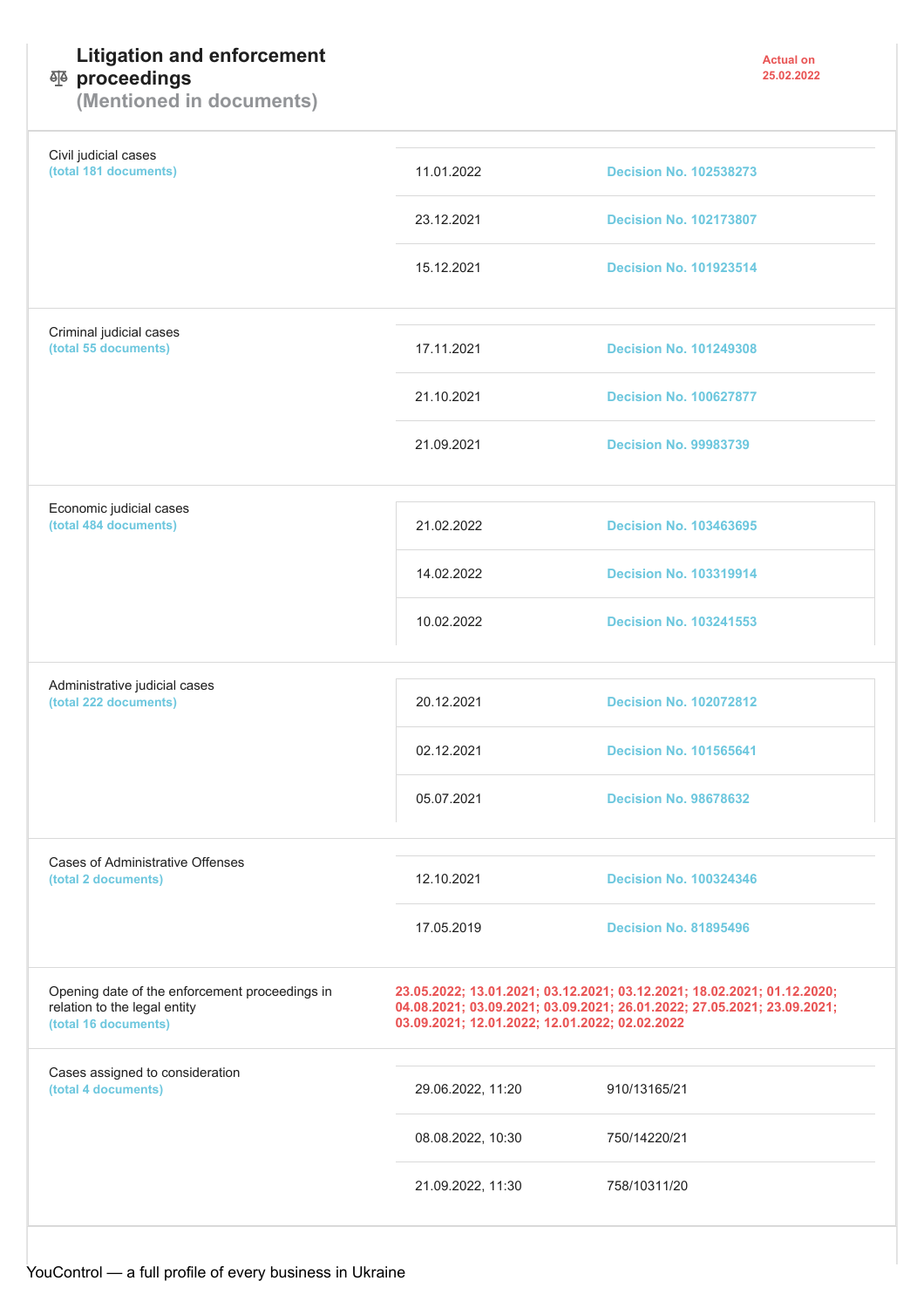Audits are scheduled: Немає запланованих перевірок

| <b>History of changes</b>                           |                                                                                                                        |
|-----------------------------------------------------|------------------------------------------------------------------------------------------------------------------------|
| Legal entity name<br>(2 changes in total)           |                                                                                                                        |
| 07.04.2017<br><b>ACTUAL ON</b>                      | PRYVATNE AKTSIONERNE TOVARYSTVO "ZAVOD "KUZNIA NA<br>RYBALSKOMU" (PRAT "ZAVOD "KUZNIA NA RYBALSKOMU")                  |
| 23.05.2011<br>DATE CHANGED                          | PUBLICHNE AKTSIONERNE TOVARYSTVO "ZAVOD "LENINSKA KUZNIA"                                                              |
| 22.05.2011<br><b>ACTUAL ON</b>                      | VIDKRYTE AKTSIONERNE TOVARYSTVO "ZAVOD "LENINSKA KUZNIA"                                                               |
| <b>Contact Information</b><br>(10 changes in total) |                                                                                                                        |
| 08.02.2022<br><b>ACTUAL ON</b>                      | Ukrayina, 04176, misto Kyyiv, VULYTSIA ELEKTRYKIV, budynok 26<br>Phone: +38(044)-425-21-50,<br>Fax: +38(044)-462-54-42 |
| 07.02.2022<br><b>ACTUAL ON</b>                      | 04176, misto Kyyiv, VULYTSIA ELEKTRYKIV, budynok 26<br>Phone: +38(044)-425-21-50,<br>Fax: +38(044)-462-54-42           |
| 05.02.2022<br><b>ACTUAL ON</b>                      | Ukrayina, 04176, misto Kyyiv, VULYTSIA ELEKTRYKIV, budynok 26<br>Phone: +38(044)-425-21-50,<br>Fax: +38(044)-462-54-42 |
| 04.07.2016<br><b>ACTUAL ON</b>                      | 04176, m.Kyyiv, Podilskyy rayon, VULYTSIA ELEKTRYKIV, budynok 26<br>Phone: 425-21-50<br>Fax: 4625442                   |
| 19.06.2015<br>DATA IS BEING CHECKED                 | <b>M.KYYIV PODILSKYY VUL.ELEKTRYKIV BUD.26</b><br>Phone: 425-21-50<br>Fax: 4625442                                     |
| 15.04.2014<br>DATA IS BEING CHECKED                 | M.Kyev, vul. Elektrykiv, bud. 26<br>Phone: 044425-21-50<br>Fax: 0444625442                                             |
| 05.02.2013<br>DATA IS BEING CHECKED                 | m. Kyyiv, Rayon - Podilskyy, VUL.ELEKTRYKIV, BUD.26<br>Phone: 425-21-50<br>Fax: 4625442                                |
| 24.05.2011<br>DATA IS BEING CHECKED                 | <b>M.KYYIV, PODILSKYY R-N VUL. ELEKTRYKIV BUD. 26</b><br>Phone: 417-42-42                                              |

YouControl — a full profile of every business in Ukraine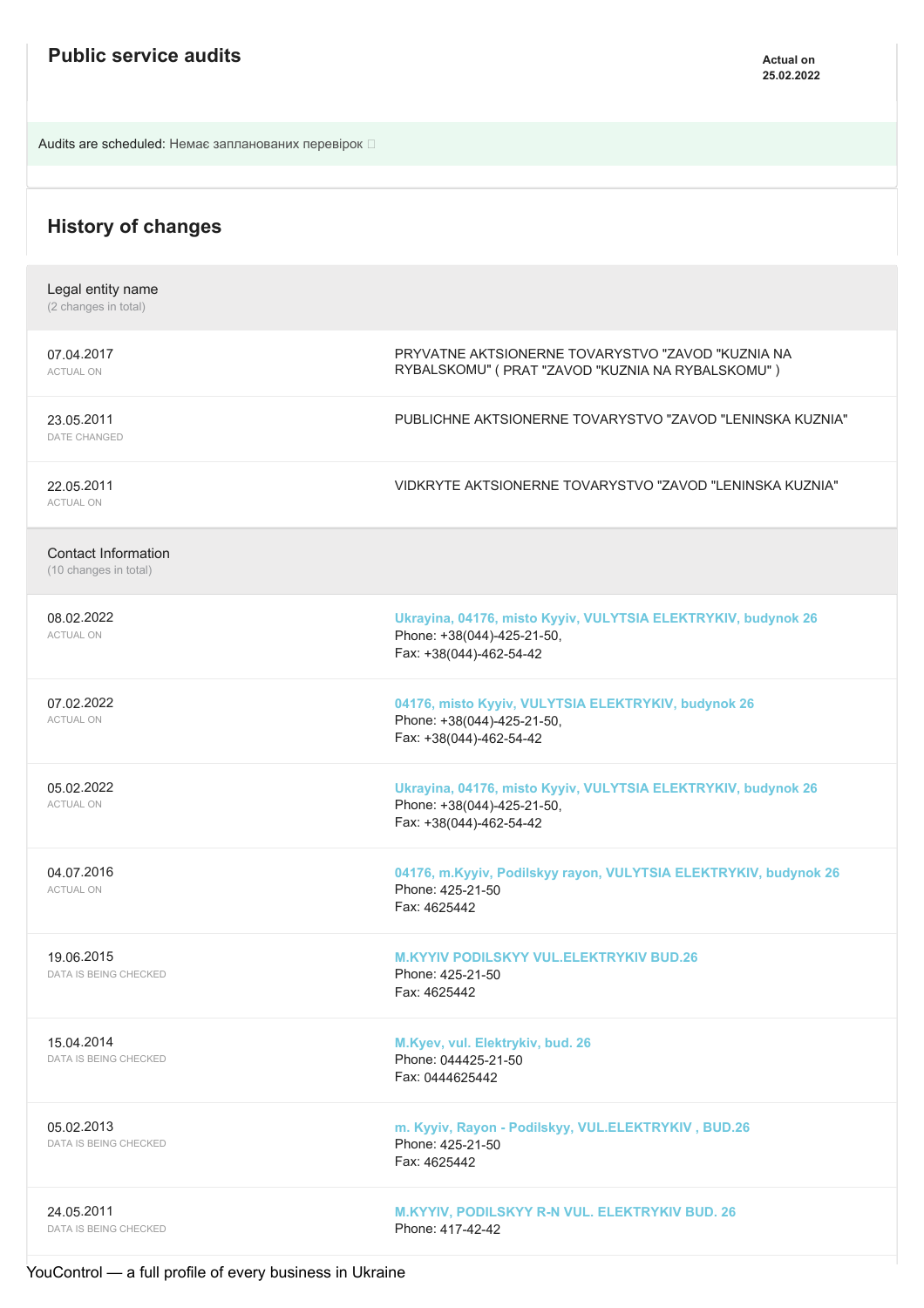| 22.05.2011<br><b>ACTUAL ON</b>                   | 04176, M.KYYIV, PODILSKYY RAYON, VULYTSIA ELEKTRYKIV, BUDYNOK<br>26<br>Phone: 417-42-42                                                                                                                                                                                                                                                                                                                                                            |
|--------------------------------------------------|----------------------------------------------------------------------------------------------------------------------------------------------------------------------------------------------------------------------------------------------------------------------------------------------------------------------------------------------------------------------------------------------------------------------------------------------------|
| 29.11.2000<br><b>DATA IS BEING CHECKED</b>       | M.KYYIV, PODILSKYY R-N VUL. ELEKTRYKIV BUD. 26<br>Phone: 417-42-42                                                                                                                                                                                                                                                                                                                                                                                 |
| 23.01.1997<br>DATA IS BEING CHECKED              | M.KYYIV, DNIPROVSKYY R-N, VUL. ELEKTRYKIV, B.26<br>Phone: 417-42-42                                                                                                                                                                                                                                                                                                                                                                                |
| <b>Directors</b><br>(2 changes in total)         | За 25 років 5 місяців 6 днів наявної звітності змінилися 2 керівники у середньому кожні<br>12 років 8 місяців 18 днів                                                                                                                                                                                                                                                                                                                              |
| 19.09.2002<br><b>DATA IS BEING CHECKED</b>       | ШАНДРА ВАЛЕРІЙ ОЛЕКСАНДРОВИЧ                                                                                                                                                                                                                                                                                                                                                                                                                       |
| 03.06.1999<br>DATA IS BEING CHECKED              | БДІНДАР ПЕТРО ІВАНОВИЧ                                                                                                                                                                                                                                                                                                                                                                                                                             |
| 23.01.1997<br>DATA IS BEING CHECKED              | ВАНСОВИЧ ВІКТОР ПЕТРОВИЧ                                                                                                                                                                                                                                                                                                                                                                                                                           |
| Учасники та бенефіціари<br>(20 changes in total) |                                                                                                                                                                                                                                                                                                                                                                                                                                                    |
| 2 квартал 2021 року<br><b>ACTUAL ON</b>          | <b>EWINS LIMITED Республіка Кіпр</b><br>Акція проста бездокументарна іменна<br>Nominal value: 49.00<br>Quantity: 3225723<br>Of the total quantity (%): 94.03                                                                                                                                                                                                                                                                                       |
| 4 квартал 2018 року<br><b>ACTUAL ON</b>          | <b>EWINS LIMITED KINP</b><br>Акція проста бездокументарна іменна<br>Nominal value: 49.00<br>Quantity: 3225723<br>Of the total quantity (%): 94.0347                                                                                                                                                                                                                                                                                                |
| 1 квартал 2018 року<br><b>ACTUAL ON</b>          | ZAKRYTYY NEDYVERSYFIKOVANYY KORPORATYVNYY INVESTYTSIYNYY<br>FOND "VIK34294509 YKPAÏHA<br>Акція проста бездокументарна іменна<br>Nominal value: 49.00<br>Quantity: 690460<br>Of the total quantity (%): 20.1280<br>ZAKRYTYY NEDYVERSYFIKOVANYY KORPORATYVNYY INVESTYTSIYNYY<br>FOND "PRAYM ESSETS KEPITAL33549199 YKPAÏHA<br>Акція проста бездокументарна іменна<br>Nominal value: 49.00<br>Quantity: 2535263<br>Of the total quantity (%): 73.9067 |
|                                                  |                                                                                                                                                                                                                                                                                                                                                                                                                                                    |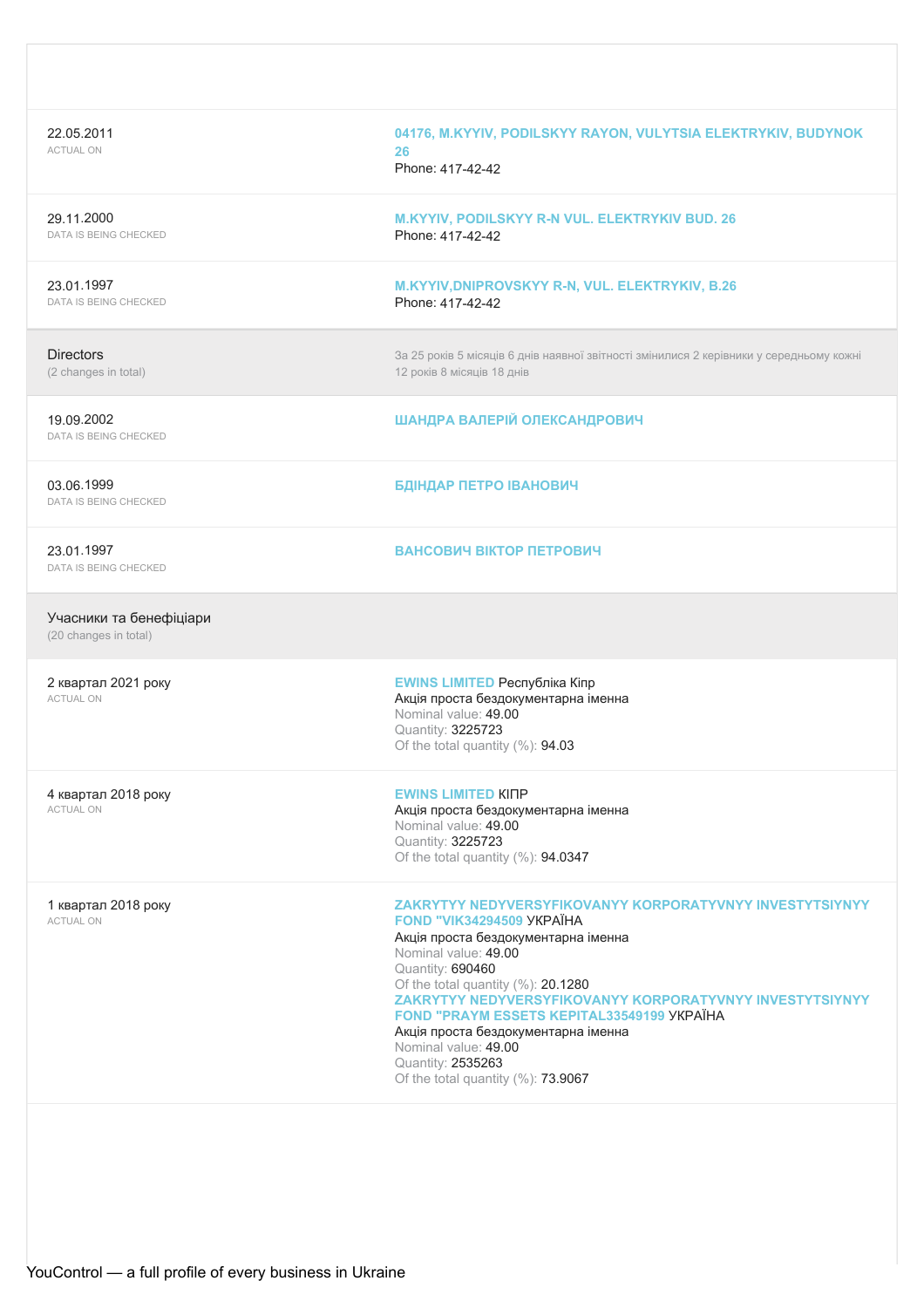| 3 квартал 2017 року<br><b>ACTUAL ON</b> | ZAKRYTYY NEDYVERSYFIKOVANYY KORPORATYVNYY INVESTYTSIYNYY<br><b>FOND "VIK34294509</b><br>Акція проста бездокументарна іменна<br>Nominal value: 49.00<br>Quantity: 690460<br>Of the total quantity (%): 20.1280<br>ZAKRYTYY NEDYVERSYFIKOVANYY KORPORATYVNYY INVESTYTSIYNYY<br><b>FOND "PRAYM ESSETS KEPITAL33549199</b><br>Акція проста бездокументарна іменна<br>Nominal value: 49.00<br>Quantity: 2535263<br>Of the total quantity (%): 73.9067                                                                                                                                                                             |
|-----------------------------------------|------------------------------------------------------------------------------------------------------------------------------------------------------------------------------------------------------------------------------------------------------------------------------------------------------------------------------------------------------------------------------------------------------------------------------------------------------------------------------------------------------------------------------------------------------------------------------------------------------------------------------|
| 4 квартал 2015 року<br><b>ACTUAL ON</b> | ZAKRYTYY NEDYVERSYFIKOVANYY KORPORATYVNYY INVESTYTSIYNYY<br>FOND "VIK34294509 YKPAÏHA<br>Акція проста бездокументарна іменна<br>Nominal value: 49.00<br>Quantity: 394491<br>Of the total quantity (%): 11.5000<br>ZAKRYTYY NEDYVERSYFIKOVANYY KORPORATYVNYY INVESTYTSIYNYY<br>FOND "PRAYM ESSETS KEPITAL33549199 YKPAÏHA<br>Акція проста бездокументарна іменна<br>Nominal value: 49.00<br>Quantity: 2831232<br>Of the total quantity $(\%): 82.5347$                                                                                                                                                                        |
| 4 квартал 2013 року<br><b>ACTUAL ON</b> | Zakrytyy nedyversyfikovanyy korporatyvnyy investytsiynyy fond "Praym<br>Essets Kepital33549199 YKPAÏHA<br>Акція проста бездокументарна іменна<br>Nominal value: 49.00<br>Quantity: 2831232<br>Of the total quantity (%): 82.5347<br>Zakrytyy nedyversyfikovanyy korporatyvnyy inviestytsiynyy fond<br>"VIK34294509 YKPAÏHA<br>Акція проста бездокументарна іменна<br>Nominal value: 49.00<br>Quantity: 394491<br>Of the total quantity $(\%): 11.5000$                                                                                                                                                                       |
| 3 квартал 2013 року<br><b>ACTUAL ON</b> | Zakrytyy nedyversyfikovanyy korporatyvnyy investytsiynyy fond "Praym<br>Essets Kepital33549199 YKPAÏHA<br>Акція проста бездокументарна іменна<br>Nominal value: 49.00<br>Quantity: 2093758<br>Of the total quantity (%): 61.0300<br>Zakrytyy nedyversyfikovanyy korporatyvnyy investytsiynyy fond "Praym<br>Essets Kepital33549199 YKPAÏHA<br>Акція проста бездокументарна іменна<br>Nominal value: 49.00<br>Quantity: 737474<br>Of the total quantity (%): 21.4900<br>Zakrytyy nedyversyfikovanyy korporatyvnyy inviestytsiynyy fond<br>"VIK34294509 YKPAÏHA<br>Акція проста бездокументарна іменна<br>Nominal value: 49.00 |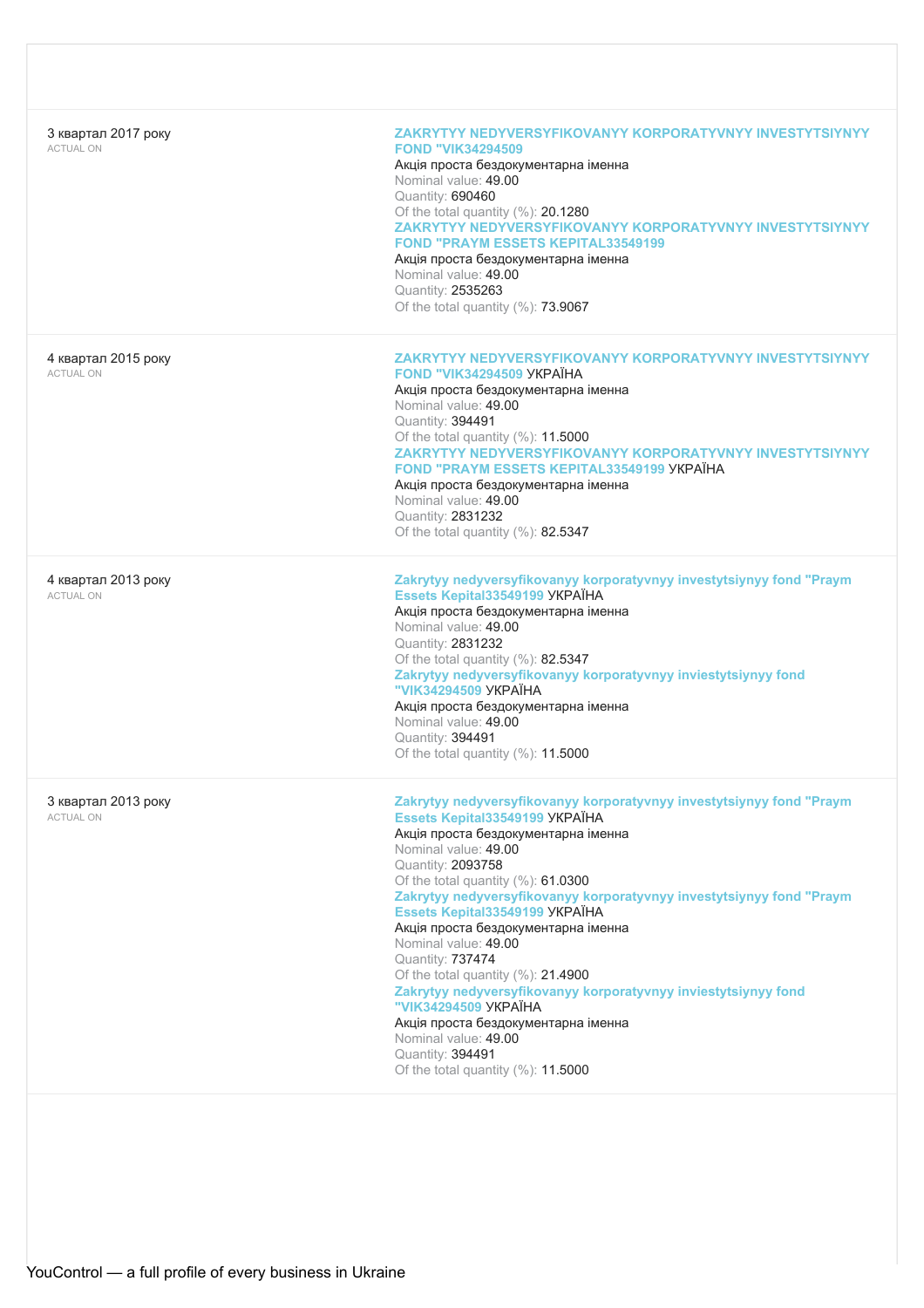| 2 квартал 2013 року<br><b>ACTUAL ON</b> | Zakrytyy nedyversyfikovanyy korporatyvnyy investytsiynyy fond "Praym<br>Essets Kepital33549199 YKPAÏHA<br>Акція проста бездокументарна іменна<br>Nominal value: 49.00<br>Quantity: 737474<br>Of the total quantity (%): 21.4900<br>Publichn akts. tov. "Zakryt. korporatyvn. nedyvers. investyts. fond<br>"VIK"34294509 YKPAÏHA<br>Акція проста бездокументарна іменна<br>Nominal value: 49.00<br>Quantity: 394491<br>Of the total quantity $(\%)$ : 11.5000<br>Publichne akts. tov-vo "ZNKIF"Praym Essets Kepital"33549199 YKPAÏHA<br>Акція проста бездокументарна іменна<br>Nominal value: 49.00<br>Quantity: 2093758<br>Of the total quantity (%): 61.0400 |
|-----------------------------------------|---------------------------------------------------------------------------------------------------------------------------------------------------------------------------------------------------------------------------------------------------------------------------------------------------------------------------------------------------------------------------------------------------------------------------------------------------------------------------------------------------------------------------------------------------------------------------------------------------------------------------------------------------------------|
| 1 квартал 2013 року<br><b>ACTUAL ON</b> | Zakrytyy nedyversyfikovanyy korporatyvnyy investytsiynyy fond "Praym<br>Essets Kepital33549199 YKPAÏHA<br>Акція проста бездокументарна іменна<br>Nominal value: 49.00<br>Quantity: 737474<br>Of the total quantity (%): 21.4900<br>Publichn akts. tov. "Zakryt. korporatyvn. nedyvers. investyts. fond<br>"VIK"34294509 YKPAIHA<br>Акція проста бездокументарна іменна<br>Nominal value: 49.00<br>Quantity: 394491<br>Of the total quantity (%): 11.5000<br>Publichne akts. tov-vo "ZNKIF"Praym Essets Kepital"33549199 YKPAÏHA<br>Акція проста бездокументарна іменна<br>Nominal value: 49.00<br>Quantity: 2093758<br>Of the total quantity $(\%)$ : 61.0362 |
| 4 квартал 2012 року<br><b>ACTUAL ON</b> | Publichne aktsionerne tovarystvo "Zakrytyy nedyversyfikovanyy<br>korporatyvnyy investytsiynyy fond "Praym Essets Kepital"33549199 UKR<br>Акція проста бездокументарна іменна<br>Nominal value: 49.00<br>Quantity: 2488144<br>Of the total quantity $(\%): 72.5332$<br>Publichne aktsionerne tovarystvo "Zakrytyy nedyversyfikovanyy<br>korporatyvnyy investytsiynyy fond "Praym Essets Kepital"33549199 UKR<br>Акція проста бездокументарна іменна<br>Nominal value: 49.00<br>Quantity: 737474<br>Of the total quantity $(\%)$ : 21.4985                                                                                                                      |
| 1 квартал 2012 року<br><b>ACTUAL ON</b> | Publichne aktsionerne tovarystvo "Zakrytyy nedyversyfikovanyy<br>korporatyvnyy investytsiynyy fond "Praym Essets Kepital"33549199 UKR<br>Акція проста бездокументарна іменна<br>Nominal value: 49.00<br>Quantity: 2513347<br>Of the total quantity (%): 73.2679<br>Publichne aktsionerne tovarystvo "Zakrytyy nedyversyfikovanyy<br>korporatyvnyy investytsiynyy fond "Praym Essets Kepital"33549199 UKR<br>Акція проста бездокументарна іменна<br>Nominal value: 49.00<br>Quantity: 737474<br>Of the total quantity $(\%):$ 21.4985                                                                                                                          |
|                                         |                                                                                                                                                                                                                                                                                                                                                                                                                                                                                                                                                                                                                                                               |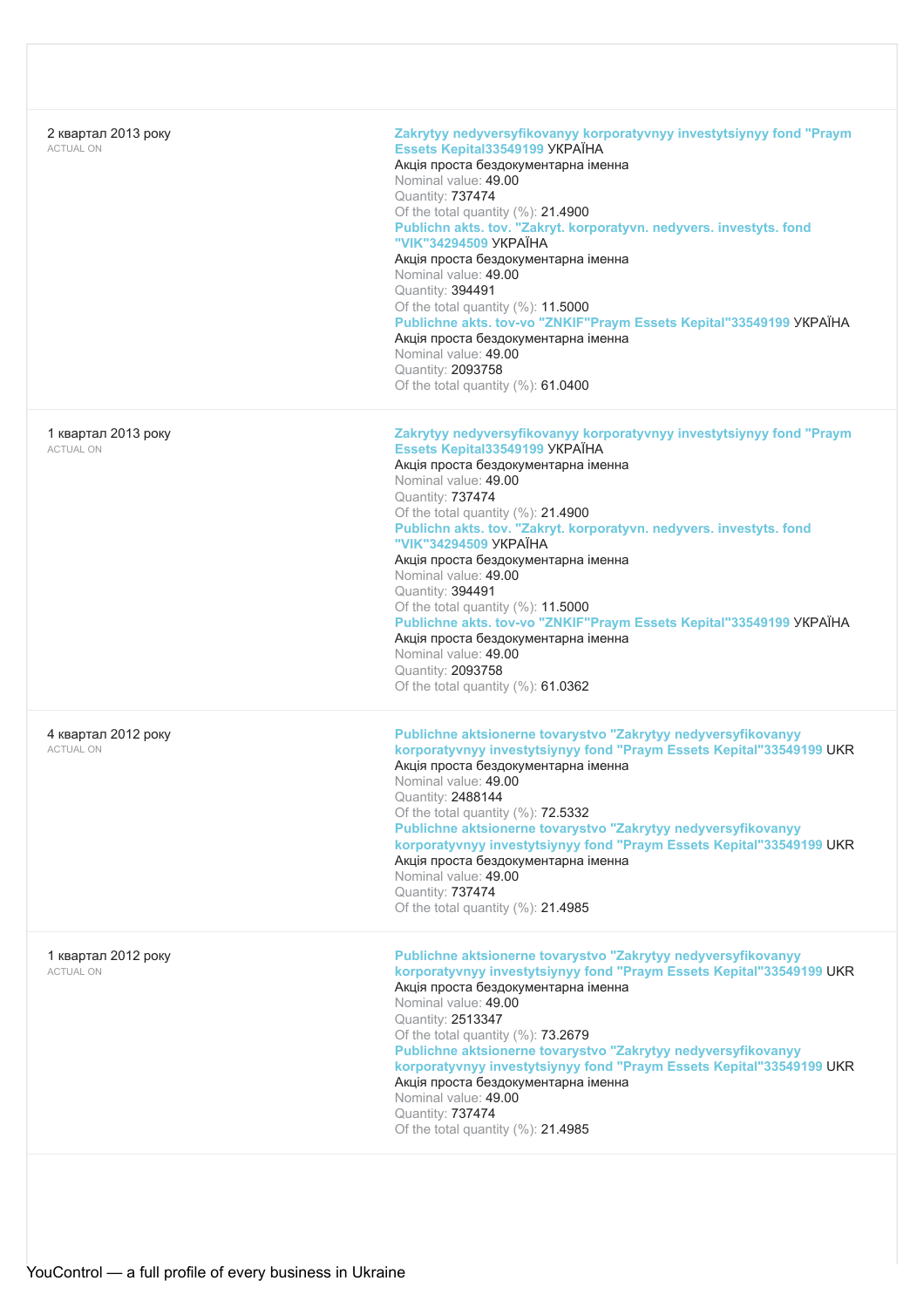| 4 квартал 2011 року<br><b>ACTUAL ON</b> | Publichne akts. tov-vo "ZNKIF"Praym Essets Kepital"33549199 UKR<br>Акція проста бездокументарна іменна<br>Nominal value: 49.00<br>Quantity: 538409<br>Of the total quantity (%): 15.6954<br>Publichne aktsionerne tovarystvo "Zakrytyy nedyversyfikovanyy<br>korporatyvnyy investytsiynyy fond "Praym Essets Kepital"33549199 UKR<br>Акція проста бездокументарна іменна<br>Nominal value: 49.00<br>Quantity: 1974938<br>Of the total quantity (%): 57.5724<br>Publichne aktsionerne tovarystvo "Zakrytyy nedyversyfikovanyy<br>korporatyvnyy investytsiynyy fond "Praym Essets Kepital"33549199 UKR<br>Акція проста бездокументарна іменна<br>Nominal value: 49.00<br>Quantity: 737474<br>Of the total quantity (%): 21.4985 |
|-----------------------------------------|-------------------------------------------------------------------------------------------------------------------------------------------------------------------------------------------------------------------------------------------------------------------------------------------------------------------------------------------------------------------------------------------------------------------------------------------------------------------------------------------------------------------------------------------------------------------------------------------------------------------------------------------------------------------------------------------------------------------------------|
| 3 квартал 2011 року<br><b>ACTUAL ON</b> | Publichne akts. tov-vo "ZNKIF"Praym Essets Kepital"33549199 UKR<br>Акція проста бездокументарна іменна<br>Nominal value: 49.00<br>Quantity: 538409<br>Of the total quantity (%): 15.6954<br>Publichne aktsionerne tovarystvo "Zakrytyy nedyversyfikovanyy<br>korporatyvnyy investytsiynyy fond "Praym Essets Kepital"33549199 UKR<br>Акція проста бездокументарна іменна<br>Nominal value: 49.00<br>Quantity: 1974938<br>Of the total quantity $(\%): 57.5724$                                                                                                                                                                                                                                                                |
| 1 квартал 2011 року<br><b>ACTUAL ON</b> | Publichne akts. tov-vo "ZNKIF"Praym Essets Kepital"33549199 UKR<br>Акція проста документарна іменна<br>Nominal value: 49.00<br>Quantity: 538409<br>Of the total quantity (%): 19.9938<br>Publichne akts. tov-vo "ZNKIF"Praym Essets Kepital"33549199 UKR<br>Акція проста документарна іменна<br>Nominal value: 49.00<br>Quantity: 1974938<br>Of the total quantity (%): 73.3393                                                                                                                                                                                                                                                                                                                                               |
| 4 квартал 2010 року<br><b>ACTUAL ON</b> | Publichne akts. tov-vo "ZNKIF"Praym Essets Kepital"33549199 UKR<br>Акція проста документарна іменна<br>Nominal value: 49.00<br>Quantity: 529316<br>Of the total quantity (%): 19.6561<br>Publichne akts. tov-vo "ZNKIF"Praym Essets Kepital"33549199 UKR<br>Акція проста документарна іменна<br>Nominal value: 49.00<br>Quantity: 1974938<br>Of the total quantity $(\%)$ : 73.3393                                                                                                                                                                                                                                                                                                                                           |
| 2 квартал 2009 року<br><b>ACTUAL ON</b> | ZNKIF"Praym Eseets Kepital33549199 UKR<br>Акція проста документарна іменна<br>Nominal value: 49.00<br>Quantity: 529316<br>Of the total quantity $(\%):$ 19.6561<br>ZNKIF"Praym Eseets Kepital33549199 UKR<br>Акція проста документарна іменна<br>Nominal value: 49.00<br>Quantity: 1974938<br>Of the total quantity (%): 73.3393                                                                                                                                                                                                                                                                                                                                                                                              |
|                                         |                                                                                                                                                                                                                                                                                                                                                                                                                                                                                                                                                                                                                                                                                                                               |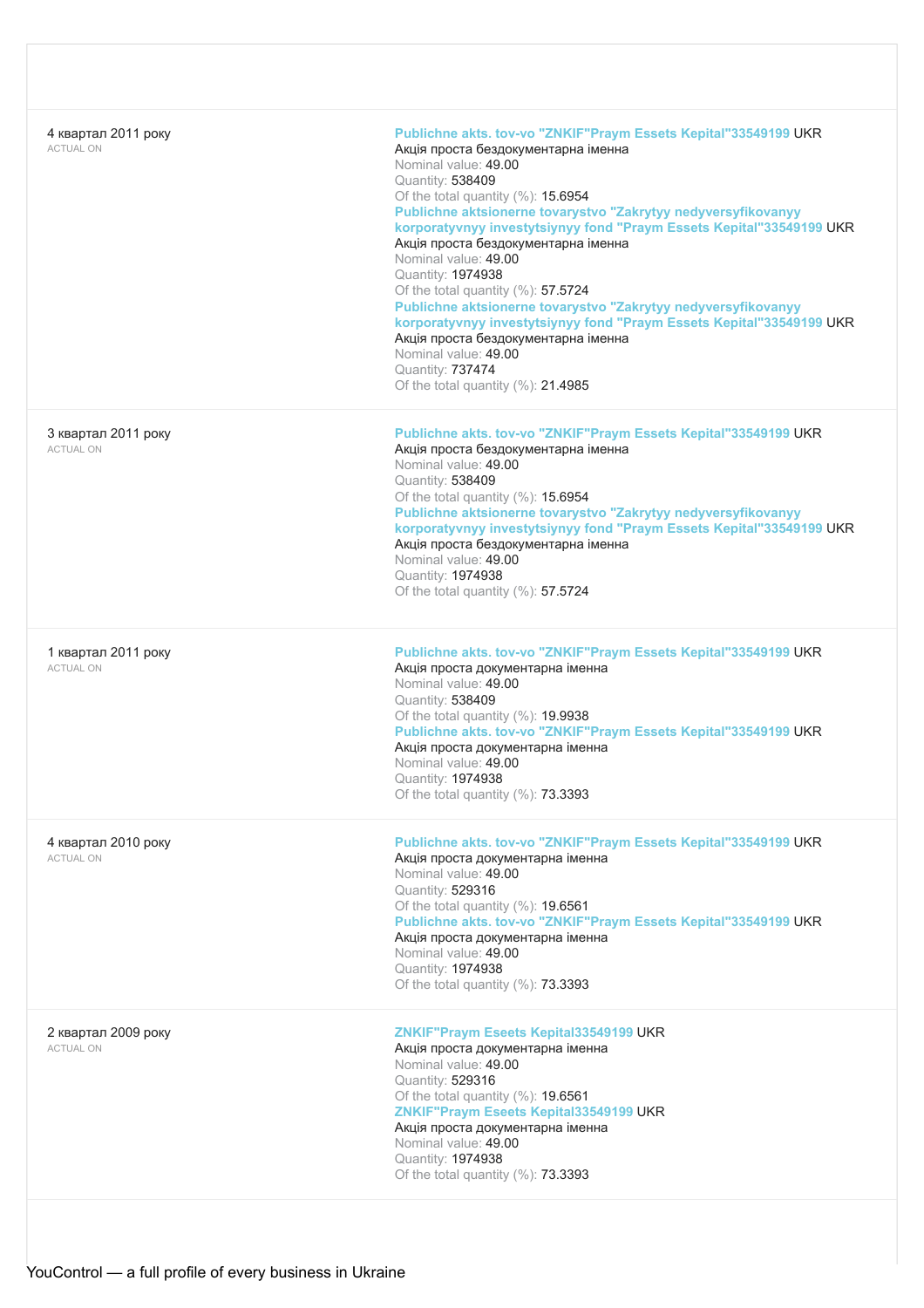| 3 квартал 2008 року<br><b>ACTUAL ON</b>   | ZNKIF"Praym Eseets Kepital33549199 UKR<br>Акція проста документарна іменна<br>Nominal value: 49.00<br>Quantity: 529316<br>Of the total quantity (%): 19.6561<br>ZNKIF"Praym Eseets Kepital33549199 UKR<br>Акція проста документарна іменна<br>Nominal value: 49.00<br>Quantity: 161701<br>Of the total quantity (%): 6.0048    |
|-------------------------------------------|--------------------------------------------------------------------------------------------------------------------------------------------------------------------------------------------------------------------------------------------------------------------------------------------------------------------------------|
| 1 квартал 2008 року<br><b>ACTUAL ON</b>   | ZNKIF"Praym Eseets Kepital33549199 UKR<br>Акція проста документарна іменна<br>Nominal value: 49.00<br>Quantity: 527264<br>Of the total quantity (%): 19.5799<br>ZNKIF"Praym Eseets Kepital33549199 UKR<br>Акція проста документарна іменна<br>Nominal value: 49.00<br>Quantity: 161701<br>Of the total quantity $(\%): 6.0048$ |
| 3 квартал 2007 року<br><b>ACTUAL ON</b>   | ZNKIF"Praym Eseets Kepital33549199 UKR<br>Акція проста документарна іменна<br>Nominal value: 49.00<br>Quantity: 504274<br>Of the total quantity (%): 18.7262<br>ZNKIF"Praym Eseets Kepital33549199 UKR<br>Акція проста документарна іменна<br>Nominal value: 49.00<br>Quantity: 161701<br>Of the total quantity (%): 6.0048    |
| 2 квартал 2007 року<br><b>ACTUAL ON</b>   | ZNKIF"Praym Eseets Kepital33549199 UKR<br>Акція проста документарна іменна<br>Nominal value: 49.00<br>Quantity: 504274<br>Of the total quantity (%): 30.6945                                                                                                                                                                   |
| 1 квартал 2007 року<br><b>ACTUAL ON</b>   | Zakryte aktsionerne tovarystvo"Ukrayinskyy promyslovo-investytsiynyy<br>krn20012620 UKR<br>Акція проста документарна іменна<br>Nominal value: 49.00<br>Quantity: 484274<br>Of the total quantity (%): 29.4771                                                                                                                  |
| Signers                                   |                                                                                                                                                                                                                                                                                                                                |
| 10.08.2016<br><b>ACTUAL ON</b>            | ШАНДРА ВАЛЕРІЙ ОЛЕКСАНДРОВИЧ                                                                                                                                                                                                                                                                                                   |
| Types of activity<br>(2 changes in total) |                                                                                                                                                                                                                                                                                                                                |
| 04.07.2016<br><b>ACTUAL ON</b>            | 30.11 - building of ships and floating structures                                                                                                                                                                                                                                                                              |
| 11.08.2005<br>DATA IS BEING CHECKED       | 35.11.0 - building of ships and floating structures                                                                                                                                                                                                                                                                            |

YouControl — a full profile of every business in Ukraine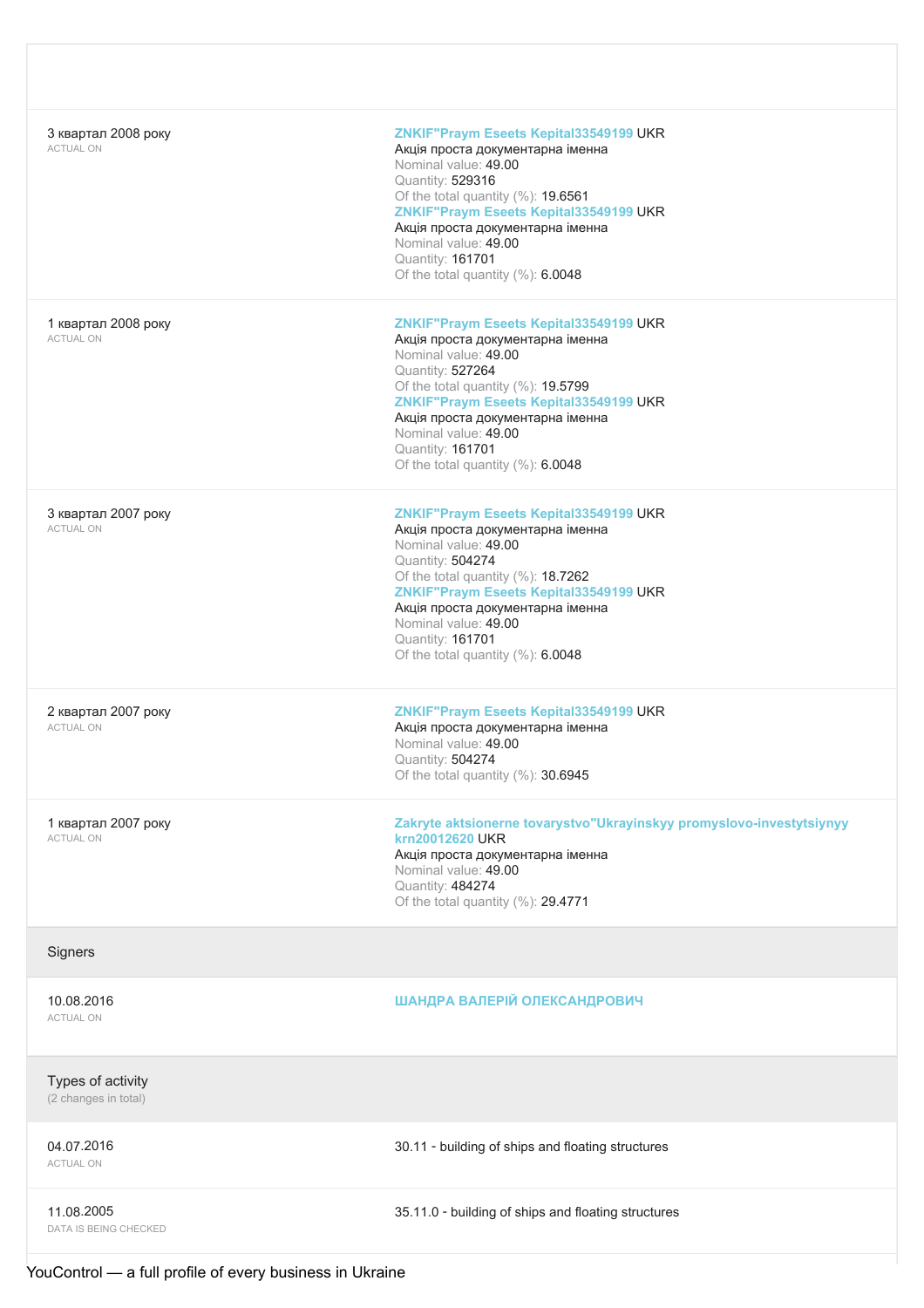23.01.1997<br>DATA IS BEING CHECKED

### 14740 - SUDNOBUDIVNA PROMYSLOVIST

| List of legal entity founders (participants) |  |  |  |
|----------------------------------------------|--|--|--|
|                                              |  |  |  |

(10 changes in total)

| 29.06.2022<br><b>ACTUAL ON</b> | FINAL BENEFICIARY OWNER (CONTROLLER) - АКЦІОНЕРИ ЗГІДНО РЕЄСТРУ<br>Amount of contribution in the authorized capital: 168,087,346 UAH                                                                                    |
|--------------------------------|-------------------------------------------------------------------------------------------------------------------------------------------------------------------------------------------------------------------------|
|                                | FINAL BENEFICIARY OWNER (CONTROLLER) - TIFINKO CEPFIЙ<br>ЛЕОНІДОВИЧ                                                                                                                                                     |
|                                | Founder's address: Ukrayina, 01001, misto Kyyiv, vul.Horodetskoho Arkhitektora,<br>budynok 12, kvartyra 69<br>Amount of contribution in the authorized capital: 0 UAH                                                   |
| 12.04.2022<br><b>ACTUAL ON</b> | АКЦІОНЕРИ ЗГІДНО РЕЄСТРУ<br>Amount of contribution in the authorized capital: 168,087,346 UAH                                                                                                                           |
|                                | FINAL BENEFICIARY OWNER (CONTROLLER) - TIFINKO CEPFIЙ<br>ЛЕОНІДОВИЧ                                                                                                                                                     |
|                                | Founder's address: Ukrayina, 01001, misto Kyyiv, vul.Horodetskoho Arkhitektora,<br>budynok 12, kvartyra 69<br>Amount of contribution in the authorized capital: 0 UAH                                                   |
| 05.02.2022<br><b>ACTUAL ON</b> | АКЦІОНЕРИ ЗГІДНО РЕЄСТРУ.<br>Amount of contribution in the authorized capital: 168,087,346 UAH                                                                                                                          |
|                                | FINAL BENEFICIARY OWNER (CONTROLLER) - TIFINKO CEPFIЙ<br>ЛЕОНІДОВИЧ                                                                                                                                                     |
|                                | Founder's address: Ukrayina, 01001, misto Kyyiv, vul.Horodetskoho Arkhitektora,<br>budynok 12, kvartyra 69.<br>Amount of contribution in the authorized capital: 0 UAH                                                  |
| 07.12.2021<br><b>ACTUAL ON</b> | АКЦІОНЕРИ ЗГІДНО РЕЄСТРУ.<br>Amount of contribution in the authorized capital: 168,087,346 UAH                                                                                                                          |
|                                | FINAL BENEFICIARY OWNER (CONTROLLER) - TIFINKO CEPFIЙ<br>ЛЕОНІДОВИЧ                                                                                                                                                     |
|                                | Founder's address: UKRAYINA, , M.KYYIV, VUL. HORODETSKOHO, BUD. 12,<br>KV. 69, IPN. (BAYLYKAN LIMITED, T.A.S.OVERSIAS INVESTMENTS LIMITED,<br>EVINZ LIMITED)<br>Amount of contribution in the authorized capital: 0 UAH |
|                                |                                                                                                                                                                                                                         |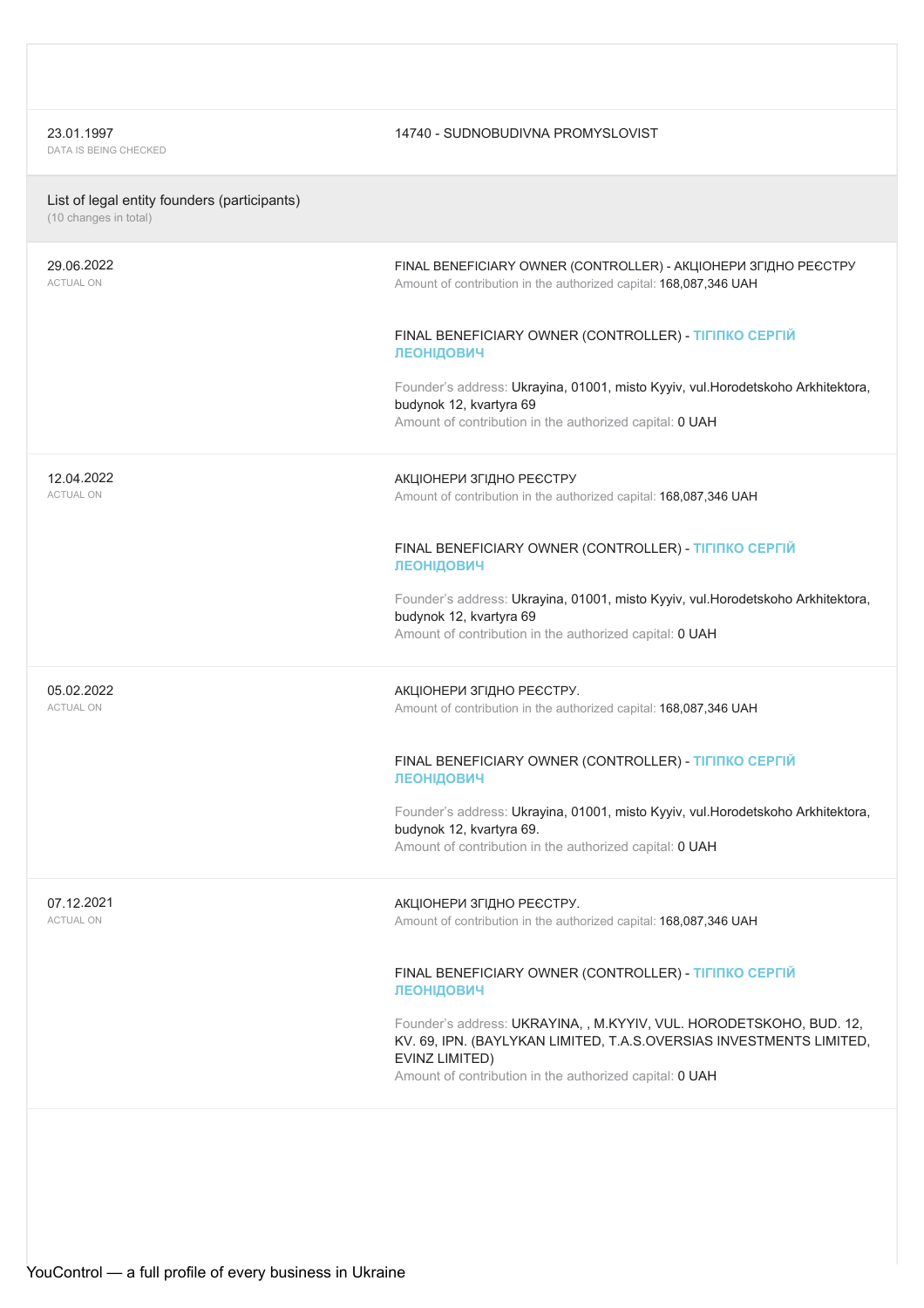| 04.12.2021<br><b>ACTUAL ON</b> | АКЦІОНЕРИ ЗГІДНО РЕЄСТРУ.<br>Founder's address: Rozmir chastky zasnovnyka (uchasnyka): 168087346<br>Amount of contribution in the authorized capital: 0 UAH                                                                                           |
|--------------------------------|-------------------------------------------------------------------------------------------------------------------------------------------------------------------------------------------------------------------------------------------------------|
|                                | FINAL BENEFICIARY OWNER (CONTROLLER) - TIFINKO CEPFIЙ<br><b>ЛЕОНІДОВИЧ</b>                                                                                                                                                                            |
|                                | Founder's address: UKRAYINA,, M.KYYIV, VUL. HORODETSKOHO, BUD. 12,<br>KV. 69, IPN. (BAYLYKAN LIMITED, T.A.S.OVERSIAS INVESTMENTS LIMITED,<br>EVINZ LIMITED)<br>Amount of contribution in the authorized capital: 0 UAH                                |
| 16.10.2020<br><b>ACTUAL ON</b> | АКЦІОНЕРИ ЗГІДНО РЕЄСТРУ.<br>Amount of contribution in the authorized capital: 168,087,346 UAH                                                                                                                                                        |
|                                | FINAL BENEFICIARY OWNER (CONTROLLER) - TIFINKO CEPFIЙ<br>ЛЕОНІДОВИЧ                                                                                                                                                                                   |
|                                | Founder's address: UKRAYINA,, M.KYYIV, VUL. HORODETSKOHO, BUD. 12,<br>KV. 69, IPN. (BAYLYKAN LIMITED, T.A.S.OVERSIAS INVESTMENTS LIMITED,<br>EVINZ LIMITED)<br>Amount of contribution in the authorized capital: 0 UAH                                |
| 11.09.2020<br><b>ACTUAL ON</b> | АКЦІОНЕРИ ЗГІДНО РЕЄСТРУ.<br>Amount of contribution in the authorized capital: 168,087,346 UAH                                                                                                                                                        |
|                                | FINAL BENEFICIARY OWNER (CONTROLLER) - TIFINKO CEPFIЙ<br>ЛЕОНІДОВИЧ                                                                                                                                                                                   |
|                                | Founder's address: 13.02.1960 R.N., UKRAYINA, , M.KYYIV, VUL.<br>HORODETSKOHO, BUD. 12, KV. 69, IPN. (BAYLYKAN LIMITED,<br>T.A.S.OVERSIAS INVESTMENTS LIMITED, EVINZ LIMITED)<br>Amount of contribution in the authorized capital: <b>0 UAH</b>       |
| 28.08.2020<br><b>ACTUAL ON</b> | АКЦІОНЕРИ ЗГІДНО РЕЄСТРУ<br>Amount of contribution in the authorized capital: 168,087,346 UAH                                                                                                                                                         |
|                                | FINAL BENEFICIARY OWNER (CONTROLLER) - TIFINKO CEPFIЙ<br>ЛЕОНІДОВИЧ                                                                                                                                                                                   |
|                                | Founder's address: 13.02.1960 R.N., , AE 395478, M.KYYIV, VUL.<br>HORODETSKOHO, BUD. 12, KV. 69, IPN. 21958033271 (BAYLYKAN LIMITED,<br>T.A.S.OVERSIAS INVESTMENTS LIMITED, EVINZ LIMITED)<br>Amount of contribution in the authorized capital: 0 UAH |
|                                |                                                                                                                                                                                                                                                       |
|                                |                                                                                                                                                                                                                                                       |
|                                |                                                                                                                                                                                                                                                       |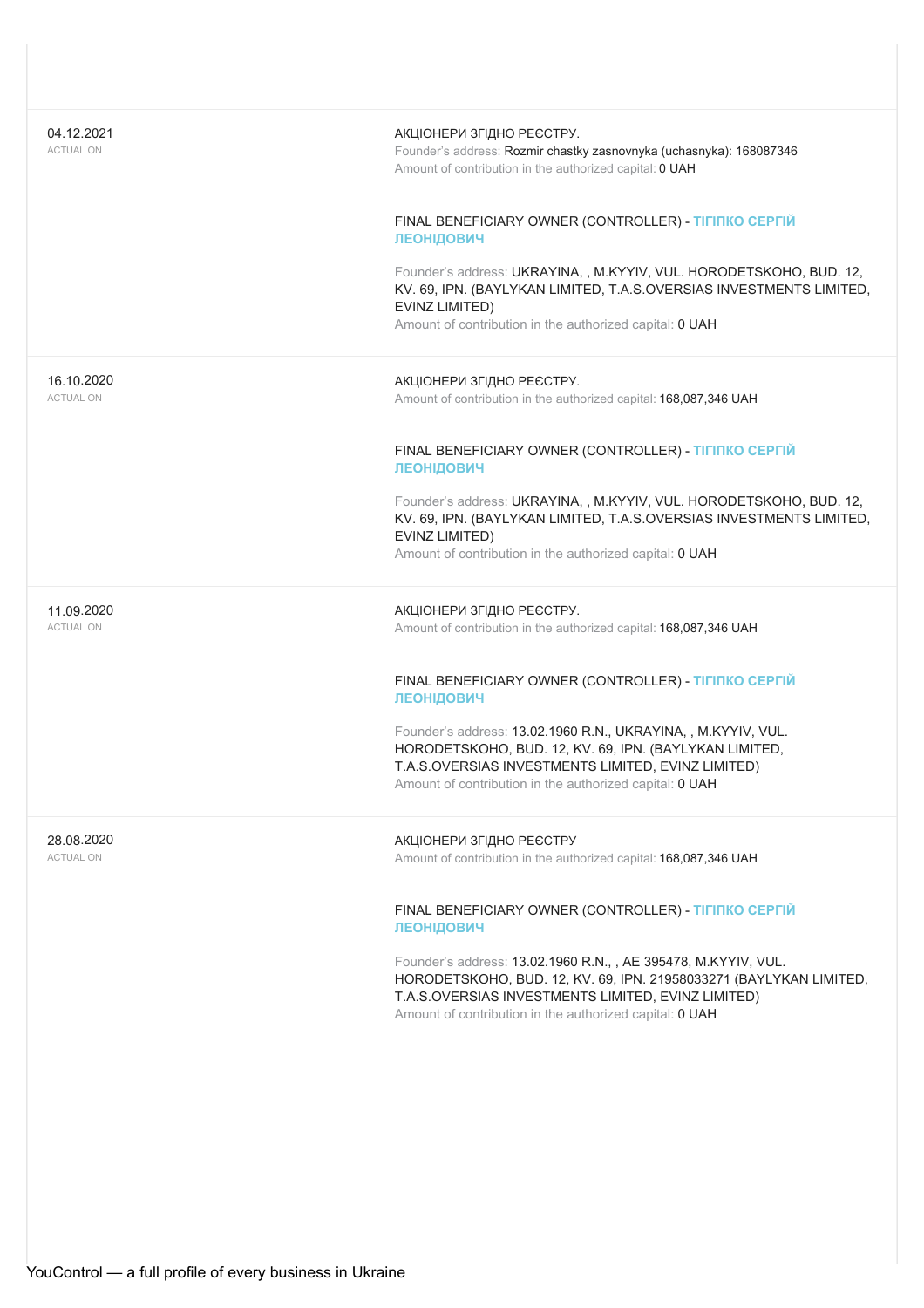| 23.10.2019<br><b>ACTUAL ON</b>                                     | АКЦІОНЕРИ ЗГІДНО РЕЄСТРУ<br>Amount of contribution in the authorized capital: 168,087,346 UAH                                                                                                                                                |
|--------------------------------------------------------------------|----------------------------------------------------------------------------------------------------------------------------------------------------------------------------------------------------------------------------------------------|
|                                                                    | FINAL BENEFICIARY OWNER (CONTROLLER) - TIFINKO CEPFIЙ<br><b>ЛЕОНІДОВИЧ</b>                                                                                                                                                                   |
|                                                                    | Founder's address: 13.02.1960 R.N., , , M.KYYIV, VUL. HORODETSKOHO,<br>BUD. 12, KV. 69, IPN. 21958033271 (BAYLYKAN LIMITED, T.A.S.OVERSIAS<br>INVESTMENTS LIMITED, EVINZ LIMITED)<br>Amount of contribution in the authorized capital: 0 UAH |
| 28.11.2018<br><b>ACTUAL ON</b>                                     | АКЦІОНЕРИ ЗГІДНО РЕЄСТРУ<br>Amount of contribution in the authorized capital: 168,087,346 UAH                                                                                                                                                |
|                                                                    | FINAL BENEFICIARY OWNER (CONTROLLER) - TIFINKO CEPFIЙ<br><b>ЛЕОНІДОВИЧ</b>                                                                                                                                                                   |
|                                                                    | Founder's address: 13.02.1960 R.N., , , M.KYYIV, VUL. HORODETSKOHO,<br>BUD. 12, KV. 69, IPN. 21958033271 (BAYLYKAN LIMITED, T.A.S.OVERSIAS<br>INVESTMENTS LIMITED, EVINZ LIMITED)<br>Amount of contribution in the authorized capital: 0 UAH |
| 10.08.2016<br><b>ACTUAL ON</b>                                     | АКЦІОНЕРИ ЗГІДНО РЕЄСТРУ<br>Amount of contribution in the authorized capital: 168,087,346 UAH                                                                                                                                                |
|                                                                    | FINAL BENEFICIARY OWNER (CONTROLLER) - KOHOHEHKO IFOP<br><b>ВІТАЛІЙОВИЧ</b>                                                                                                                                                                  |
|                                                                    | Founder's address: MISTO KYYIV, VULYTSIA RADIALNA, BUDYNOK 5, 01015<br>Amount of contribution in the authorized capital: 0 UAH                                                                                                               |
|                                                                    | FINAL BENEFICIARY OWNER (CONTROLLER) - ПОРОШЕНКО ПЕТРО<br><b>ОЛЕКСІЙОВИЧ</b>                                                                                                                                                                 |
|                                                                    | Founder's address: MISTO KYYIV, VULYTSIA HRUSHEVSKOHO, BUDYNOK 9,<br>KVARTYRA 37, 01021<br>Amount of contribution in the authorized capital: 0 UAH                                                                                           |
| Additional information on the legal entity founders (participants) |                                                                                                                                                                                                                                              |
| 24.05.2011<br>Data is being checked                                | AKTSIONERY ZHIDNO REIESTRU<br>Amount of contribution in the authorized capital: 168,087,346 UAH                                                                                                                                              |
| 08.12.2009<br>Data is being checked                                | ZHIDNO REIESTRU 57000 OSIB<br>Amount of contribution in the authorized capital: 131,951,120 UAH                                                                                                                                              |
| 02.04.2009<br>Data is being checked                                | AKTSIONERY ZHIDNO REIESTRU AKTSIONERIV<br>Amount of contribution in the authorized capital: 131,951,120 UAH                                                                                                                                  |
| 18.03.2008<br>Data is being checked                                | <b>FIZYCHNI OSOBY</b><br>Amount of contribution in the authorized capital: 131,951,120 UAH                                                                                                                                                   |